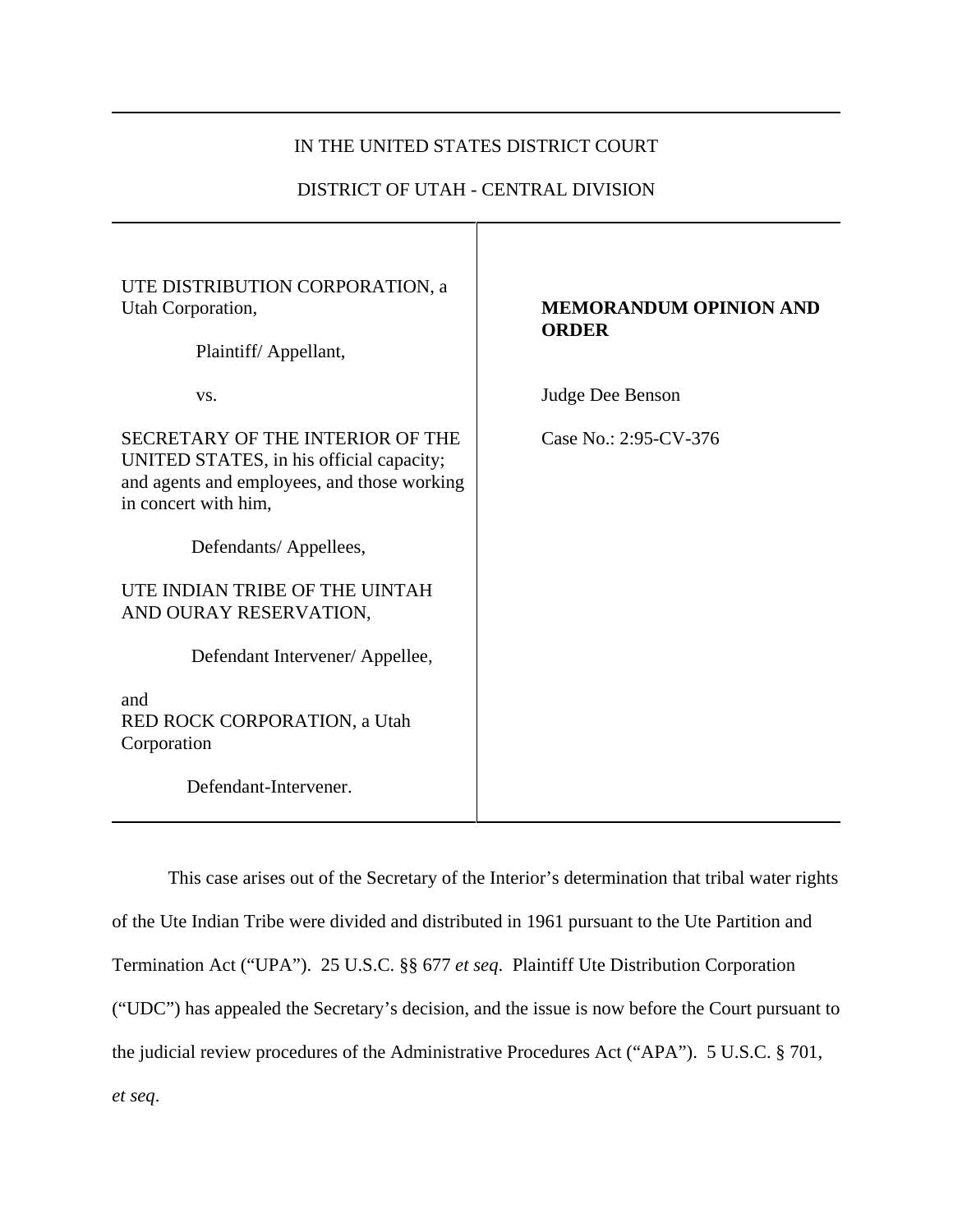#### **Factual Background**

In the 1950s, Congress initiated a policy now known as the "termination era," during which Congress sought to terminate federal recognition of Indian tribes and assimilate tribal members into the general population by passing a series of termination statutes. *See generally*, Cohen's Handbook of Federal Indian Law, § 1.06 (2005 ed.). The UPA was one such statute. 25 U.S.C. §§ 677 *et seq*. It established a process to terminate federal supervision over the socalled "mixed-blood" members of the Ute Indian Tribe.<sup>1</sup> Through the UPA, Congress provided for the partition and distribution of the assets of the Ute Indian Tribe between the full-blood group, for whom federal supervision would continue, and the mixed-blood group, for whom such supervision would end. *Id*.

One of the first steps in this process was the creation of a final membership roll dividing the two groups. 25 U.S.C. § 677g. The final membership roll was published on April 5, 1956, 21 Fed. Reg. 2208-12 (1956), and listed 1,314 full-bloods (72.84 % of the total group) and 490 mixed-bloods (27.16 % of the total). *Affiliated Ute Citizens v. United States*, 406 U.S. 128, 135 n.5 (1972) ("*AUC I*"). Thereafter, the Ute Tribe consisted exclusively of the full-blood members. 25 U.S.C. §§ 677d and 677g.

*Hackford v. Babbitt*, 14 F.3d 1457, 1462 (10th Cir. 1994).

1

Under the Partition Act, the "full-blood" group was comprised of those individuals with at least "one-half degree of Ute Indian blood and a total Indian blood in excess of one-half." 25 U.S.C. § 677a(b). The "mixed-blood" group was comprised of those individuals who either did not possess sufficient Indian or Ute Indian blood to qualify as "full-bloods" or who became a mixed-blood member by choice under section 677c after having been initially classified as a full-blood member. 25 U.S.C. §§ 677a(c), 677c.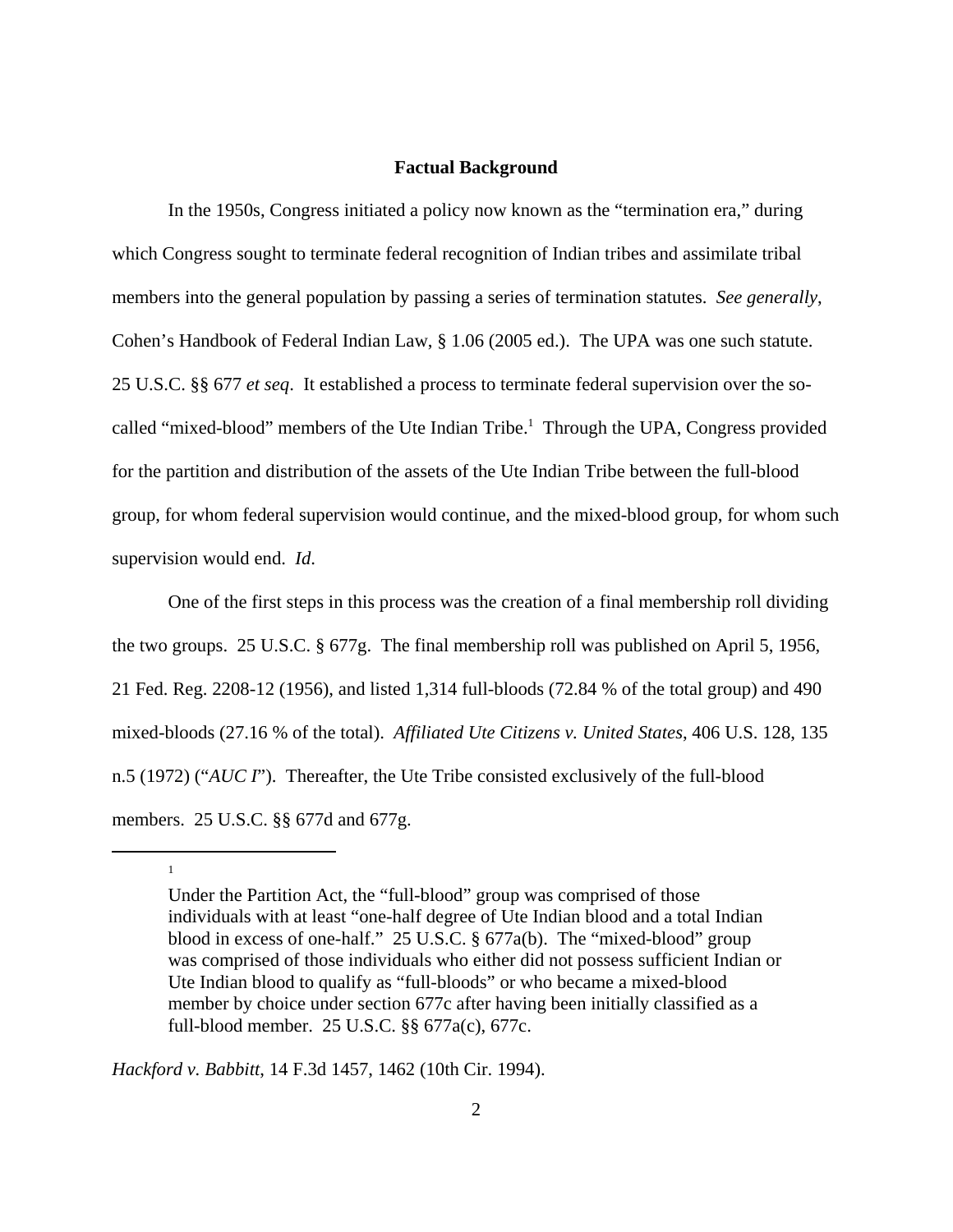After the two groups were divided, section 10 of the UPA, 25 U.S.C. § 677i, required the division and distribution of tribal assets then susceptible to equitable and practicable distribution based upon the relative number of persons comprising each of the two groups. This section further provided that all assets not susceptible to equitable and practicable distribution – categorized as "[a]ll unadjudicated or unliquidated claims against the United States, all gas, oil, and mineral rights of every kind, and all other assets not susceptible to equitable and practicable distribution" – were to be managed jointly by the Tribal Business Committee (representing the full-blood members) and the authorized representative of the mixed-blood group. 25 U.S.C. § 677i. The mixed-blood group created the Affiliated Ute Citizens of Utah ("AUC") to act as their authorized representative. 25 U.S.C. § 677e.

In October 1956, the AUC and the Tribal Business Committee agreed to and adopted criteria governing how the tribal assets were to be divided in the "Plan for Division of Assets" (the "Plan"). AR 127-36. The Plan identified those tribal assets the two groups agreed were then susceptible to equitable and practicable distribution and adopted a ratio of division pursuant to their numbers and section 10 of the UPA (72.84 % to the full-bloods and 27.16 % to the mixed-bloods). 25 U.S.C. § 677i. This ratio was then used to achieve a division of tribal assets, including loans and accounts receivables of the Tribe, materials, supplies, buildings, and equipment. Sections II-IX of the Plan for Division, AR 1352. Section X of the Plan memorialized the two groups' agreement with regard to the division of tribal land, including water, water rights, and potential water rights appurtenant to the land:

All water and water rights pertinent to the lands involved or generally used in connection therewith whether represented by shares of stock in a corporation or otherwise and all potential water rights that may subsequently attach to the lands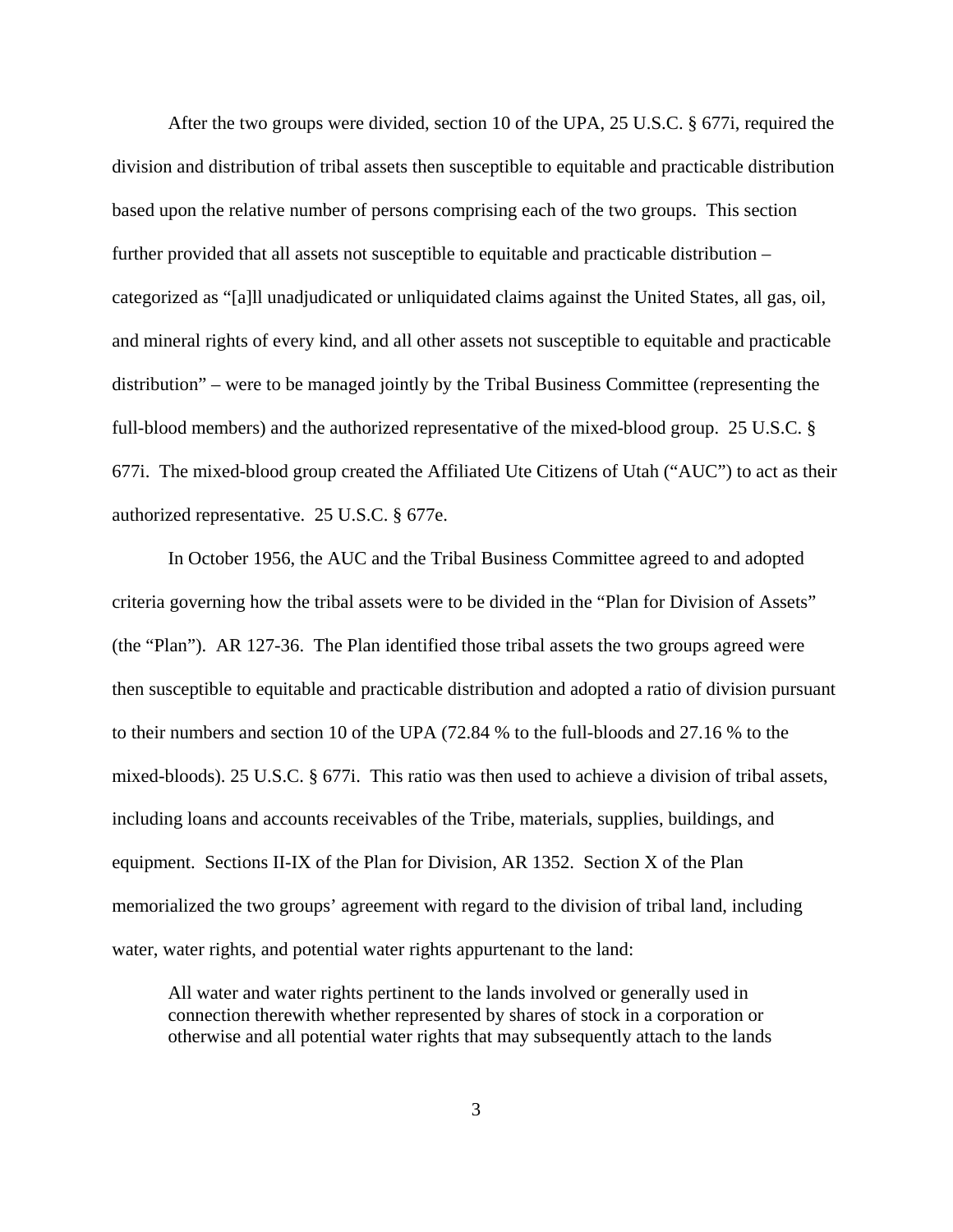to be divided shall be considered in arriving at the fair value of lands divided and shall be considered as running with the land.

### Plan for Division, Section X.F., AR 135.

In November 1956, the Secretary of the Interior, through the Acting Commissioner of the Bureau of Indian Affairs ("BIA"), approved the Plan. AR 138-44. In approving the Plan, the BIA specifically cautioned both groups to seek independent advice about dividing the lands, stating: "we recommend to you, in fact urge you, to give serious consideration to the obtaining of unimpeachable qualified independent advice in the matter of review of proposed plans for division of the lands . . . covering your entire real estate partition." AR 143.

The implementation of the Plan and final division of tribal assets was approved by the AUC Board of Directors and the Ute Indian Tribe on December 18, 1957. *See* AUC Resolution No. 57-234, AR 1167-71; Resolution No. 57-238, AR 1173-76. The AUC Membership approved the plan on January 10, 1958. AUC Resolution No. 58-G2, AR 1179. Each resolution confirmed that the division of assets was "satisfactory, equitable, practicable and based upon the relative number of persons comprising the final membership roll of each group." AR 1169, 1174-75; *see also* AR 1179. The division of assets between the two groups was approved by the Commissioner of Indian Affairs on behalf of the Secretary on March 24, 1958, wherein he found that the division was "made in a manner equitable to the two groups and within the legal authority of the [Ute Partition] Act." AR 1208-09.

Subsequent to the division of the tribal assets, the mixed-bloods were required to "devise a plan for the distribution of its share of the tribal assets to the individual members of the mixedblood group." *Hackford v. First Sec. Bank of Utah*, 521 F.Supp. 541, 544 (D. Utah 1981). *See also* 25 U.S.C. § 677l; Plan for Distribution, AR 147. Pursuant to this plan, and in accordance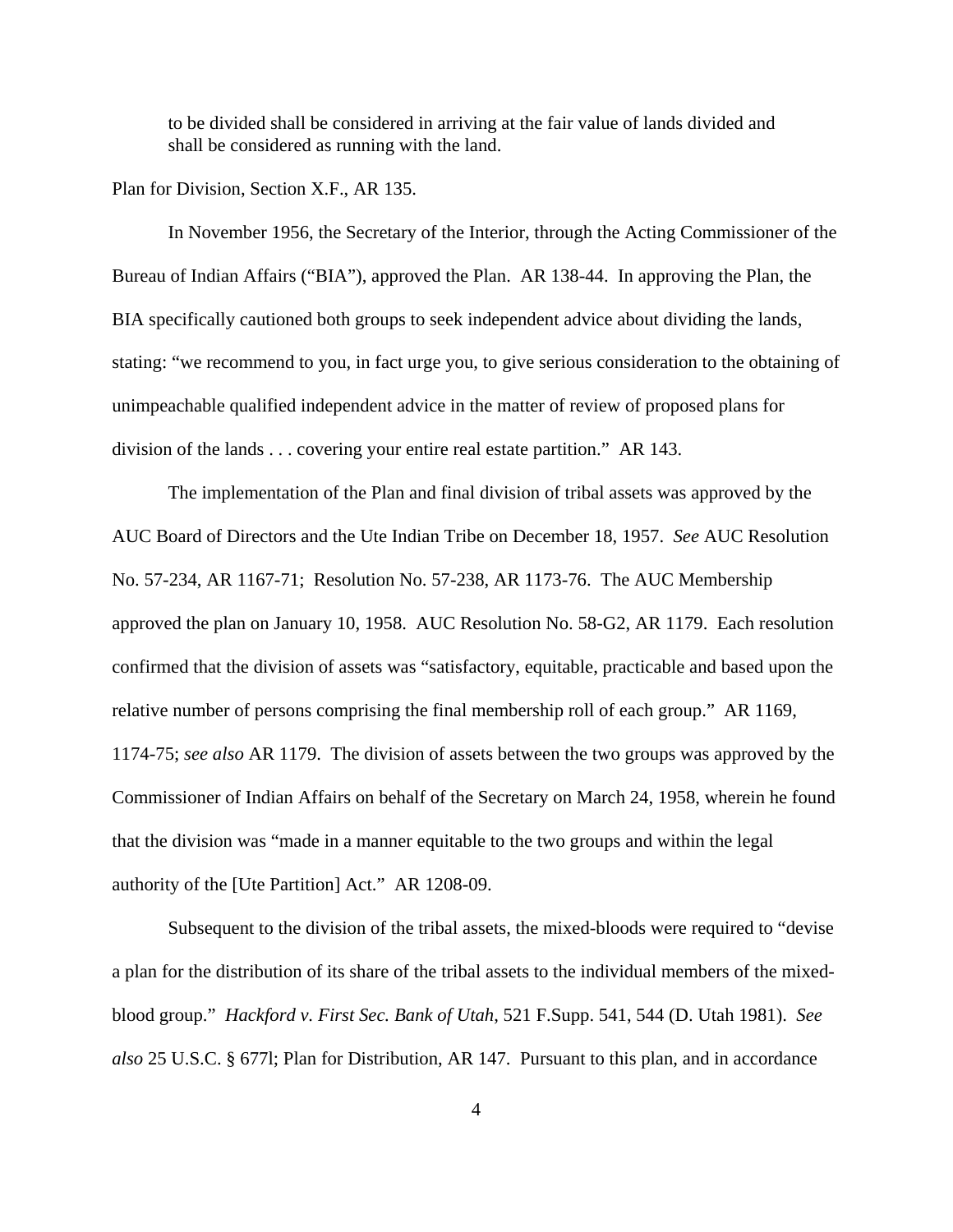with the UPA, the AUC established three separate corporations to manage the mixed-bloods' assets. One of those corporations, the UDC, was created to

manage jointly with the Tribal Business Committee . . . all unadjudicated or unliquidated claims against the United States, all gas, oil, and mineral rights of every kind, and all other assets not susceptible to equitable and practicable distribution to which the mixed-blood members of said tribe . . . are now, or may hereafter become entitled . . . and to receive the proceeds therefrom and to distribute the same to the stockholders of this corporation . . . .

UDC Articles of Incorporation (November 13, 1958), AR 654. *See also* 25 U.S.C. § 677i.

Additionally, the AUC formed two separate non-profit grazing corporations ("Range Corporations"), to maintain 172,000 acres of former tribal range lands that now belonged exclusively to the mixed-bloods. *Hackford*, 521 F. Supp. at 544. Each mixed-blood surrendered his individual interest in the range lands in return for stock in the Range Corporations. *Id*. Fee patents were then issued conveying the land to the Range Corporations together with "all the rights, privileges, immunities, and appurtenances, of whatsoever nature, thereunto belonging ...." Fee Patents Issued to Range Corporations, AR 1261-74. Only "minerals and mineral rights, including all oil and gas together with the right to lease, extract and retain the same pursuant to [the UPA]," were reserved from the conveyance as indivisible assets. *Id*. By May 1963, however, the Tribe had purchased over 90% of the stock in the two Range Corporations and subsequently dissolved both corporations pursuant to state law. *Id*. at 548.

Shortly after obtaining final approval on the Plan for Distribution, the Ute Indian Tribe and AUC jointly hired E.L. Decker to study and produce a report regarding the water rights of the Reservation. Both parties understood that distribution of the lands could not be fully completed until all irrigation problems were solved. *See* Tribe's Resolution No. 58-231 (Oct. 14, 1958), AR 2724. Accordingly, Mr. Decker prepared a report, which was completed on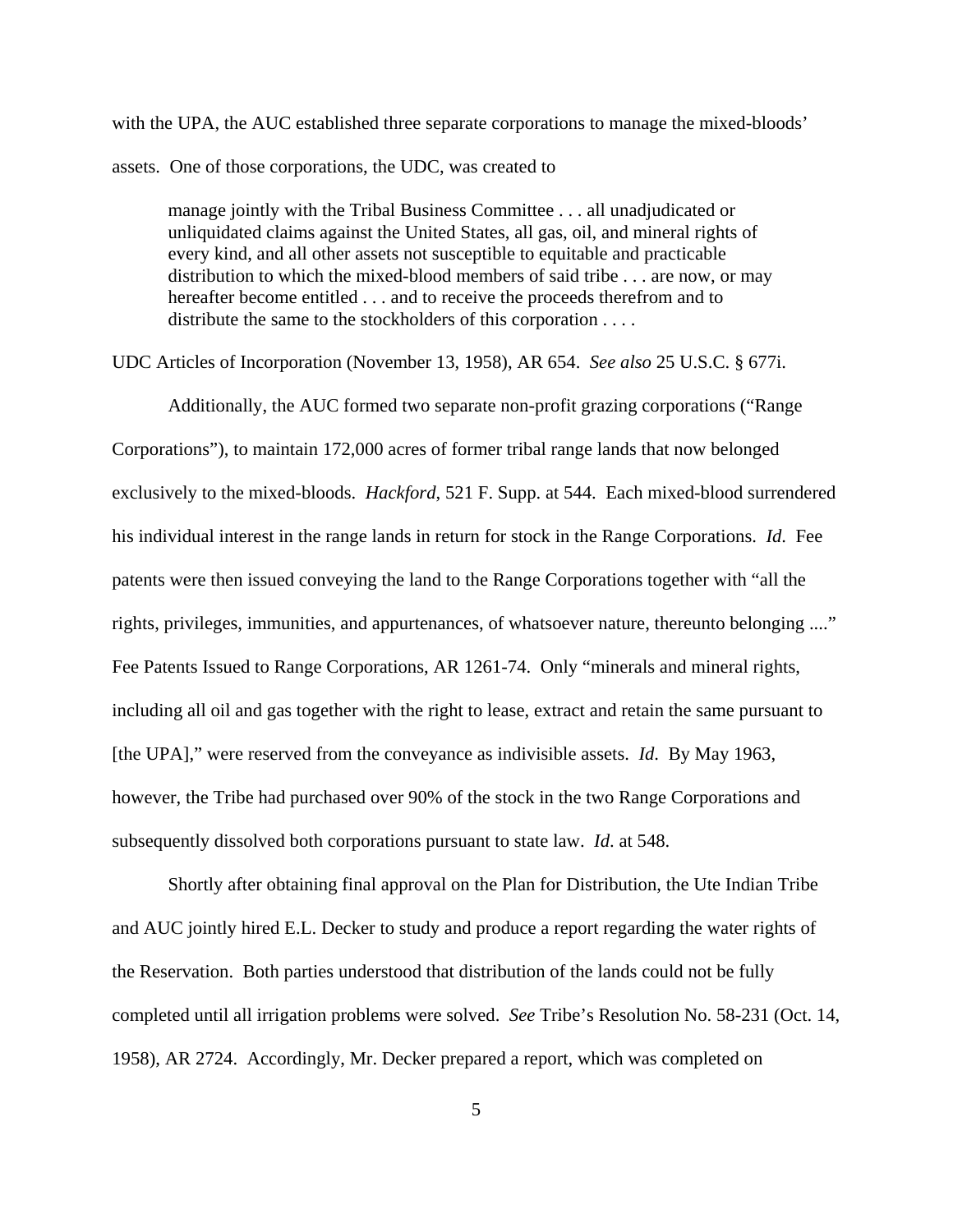December 12, 1960, identifying all practicably irrigable acreage ("PIA") within the Reservation,

and used this as the basis for quantifying the tribal reserved water rights. *See* Decker Report

(Dec. 12, 1960), AR 693-831.

Thereafter, on August 26, 1961, the Secretary completed the termination of the mixedblood group, proclaiming that:

the federal trust relationship to such individual [mixed-blood] is terminated and that effective midnight, August 27, 1961, such individual shall not be entitled to any of the services performed for Indians because of his status as an Indian. All statutes of the United States which affect Indians because of their status as Indians shall no longer be applicable to such member over which supervision has been terminated, and the laws of the several states shall apply to such members in the same manner as they apply to other citizens within their jurisdiction.

Termination Proclamation, 26 Fed. Reg. 8042 (August 26, 1961), AR 1432. *Accord* 25 U.S.C. § 677v.

In 1965, four years after termination of the mixed-blood group was complete, the Ute Indian Tribe entered into an agreement with the United States and the Central Utah Water Conservancy District ("CUWCD"), whereby the Tribe agreed to defer irrigating 15,242 acres of tribal land. The land at issue was previously classified as "range land" and had been included in the division of assets among the mixed-bloods and full-bloods.<sup>2</sup> In exchange, the United States and CUWCD agreed to construct water conveyance facilities that would ultimately deliver water to Ute Indian tribal lands from the Green River. Deferral Agreement (Sept. 20, 1965), AR 1067- 1106. Neither the UDC nor any other authorized representative of the mixed-bloods was a party to this agreement.

<sup>&</sup>lt;sup>2</sup>Some of the deferred lands had been owned by the Range Corporations but, as explained above, by 1965 were owned and controlled by the Tribe. *See supra* p. 5.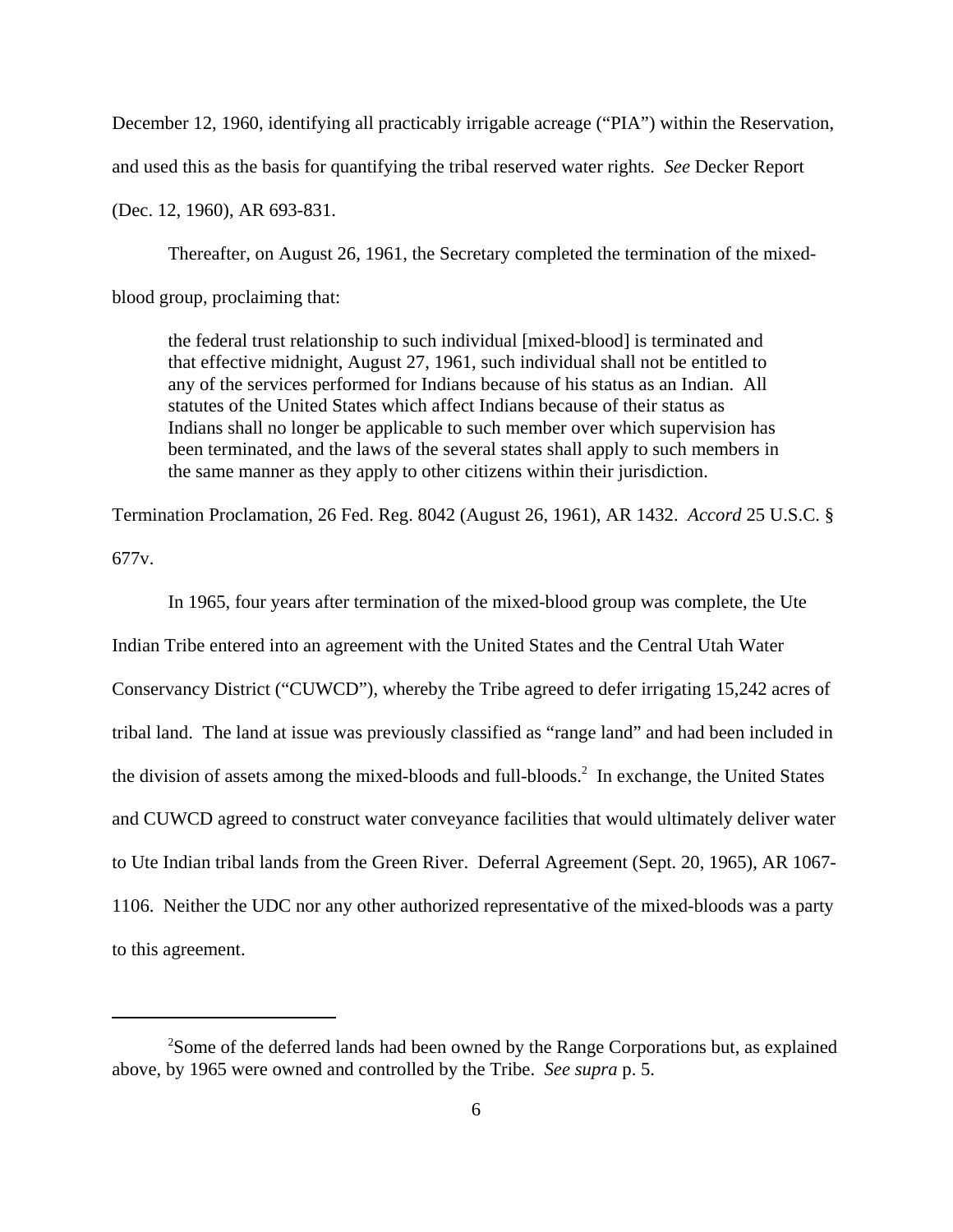In 1969, the AUC filed *Affiliated Ute Citizens v. United States*, 199 Ct. Cl. 1004 (Ct. Cl. 1972), seeking compensation from the United States for certain assets, including water rights, that they alleged were not properly conveyed to the mixed-bloods pursuant to the UPA. During this litigation the United States took the position that "the reserved water rights were divided between the mixed and full-blood groups by August, 1961," and that such water rights were appurtenant to the lands divided and distributed to the mixed-blood group. Defendant's Brief in Opposition to Plaintiffs' Cross-Motion for Summary Judgment and Reply Brief to Plaintiffs' Opposition, *Affiliated Ute Citizens v. United States*, No. 156-69, at 4-5 and 9-10 (May 16, 1977), AR 3113-14 and 3118-19. Ultimately, the court agreed, holding that "[t]he division and distribution of assets of which plaintiffs complain were effected by 1961, all intangible assets being conveyed either in the form of shares in the [UDC] or as appurtenant to land." *Affiliated Ute Citizens v. United States*, 215 Ct. Cl. 935, 935 (Ct. Cl. 1977).

The Tribe and the United States have repeatedly taken the position that Ute Tribal water rights run appurtenant to tribal land and that such water rights are owned exclusively by the Tribe – not in trust as the UDC contends. In 1980 and 1990, the Ute Indian Tribe and the United States negotiated a compact to specifically quantify the reserved water rights for the tribal land. Ute Indian Water Compact (1980), AR 892-970; Ute Indian Water Compact (1990), AR 973- 1045.<sup>3</sup> Again, the UDC was not a party to either agreement.

<sup>&</sup>lt;sup>3</sup>Neither Compact has been fully approved. The 1980 version was ratified by Utah and codified in Title 73 of the Utah Code. The 1990 version was ratified and approved by Congress in 1992, Ute Indian Rights Settlement, Pub. L. No. 102-575, 106 Stat. 4650, 4652 (1992), AR 834-39, but has not yet been approved by either the State or Tribe.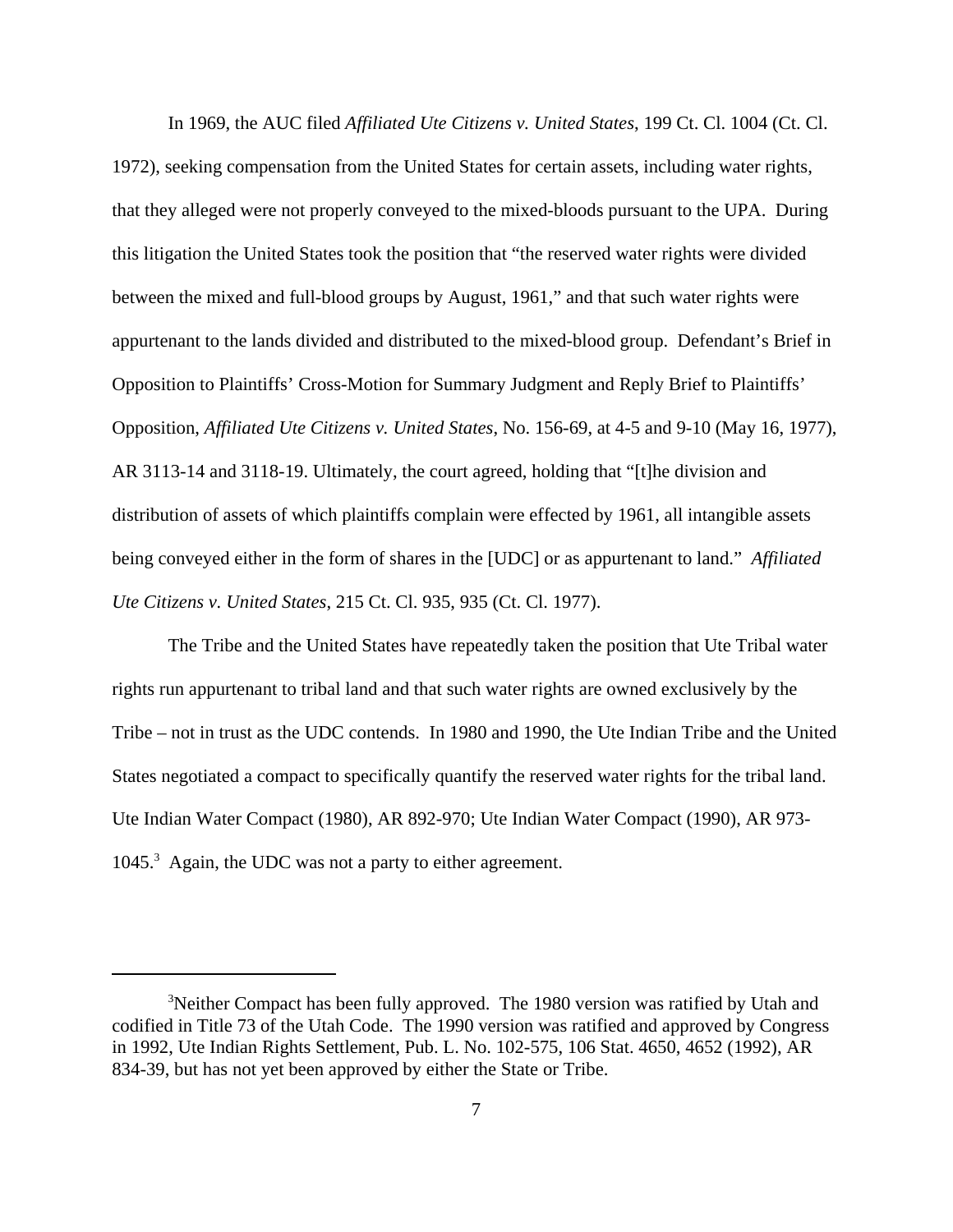#### **Procedural History**

The present litigation, brought by the UDC in 1995, seeks a declaratory judgment that the tribal water rights were not divided and distributed in 1961; "that they remain in trust for the benefit of mixed-blood and full-blood members of the Tribe; and that they are subject to joint management by the UDC and the Tribal Business Committee." *Ute Distribution Corp. v. Secretary of the Interior*, 934 F. Supp. 1302, 1306 (D. Utah 1996). In 1997, this Court issued an Order remanding the water rights issue to the Secretary of the Interior for "final action and decision." Order, March 5, 1997, Dkt. No. 61, AR 49-51. After reviewing the UPA, the Plan for Division, and all other records associated with the mixed-bloods termination, the Secretary issued a decision on October 2, 1998, finding that the tribal water rights of the Ute Indian Tribe were an asset susceptible to equitable and practicable distribution and that they were in fact divided and distributed as appurtenant to the land in 1961 pursuant to the UPA. Secretary of the Interior's 1998 Decision at 5, AR 1353.

After the Secretary issued the 1998 Decision, the UDC asserted that the Secretary failed to provide them with access to relevant documents prior to her initial consideration of the issues. In response, the Court issued an Order on March 24, 2001 authorizing the parties to submit additional evidence and argument to the Secretary for further review and consideration. Order, March 24, 2001, Dkt. No. 148, AR 1577-78. On February 8, 2004, the Secretary issued a second decision, affirming the 1998 Decision, explaining that the UDC provided "no evidence to rebut the clear language of the Plan for Division . . . which reflects [the mixed and full-bloods] intent to divide and distribute 'all water rights pertinent to the lands involved . . . and all potential water

8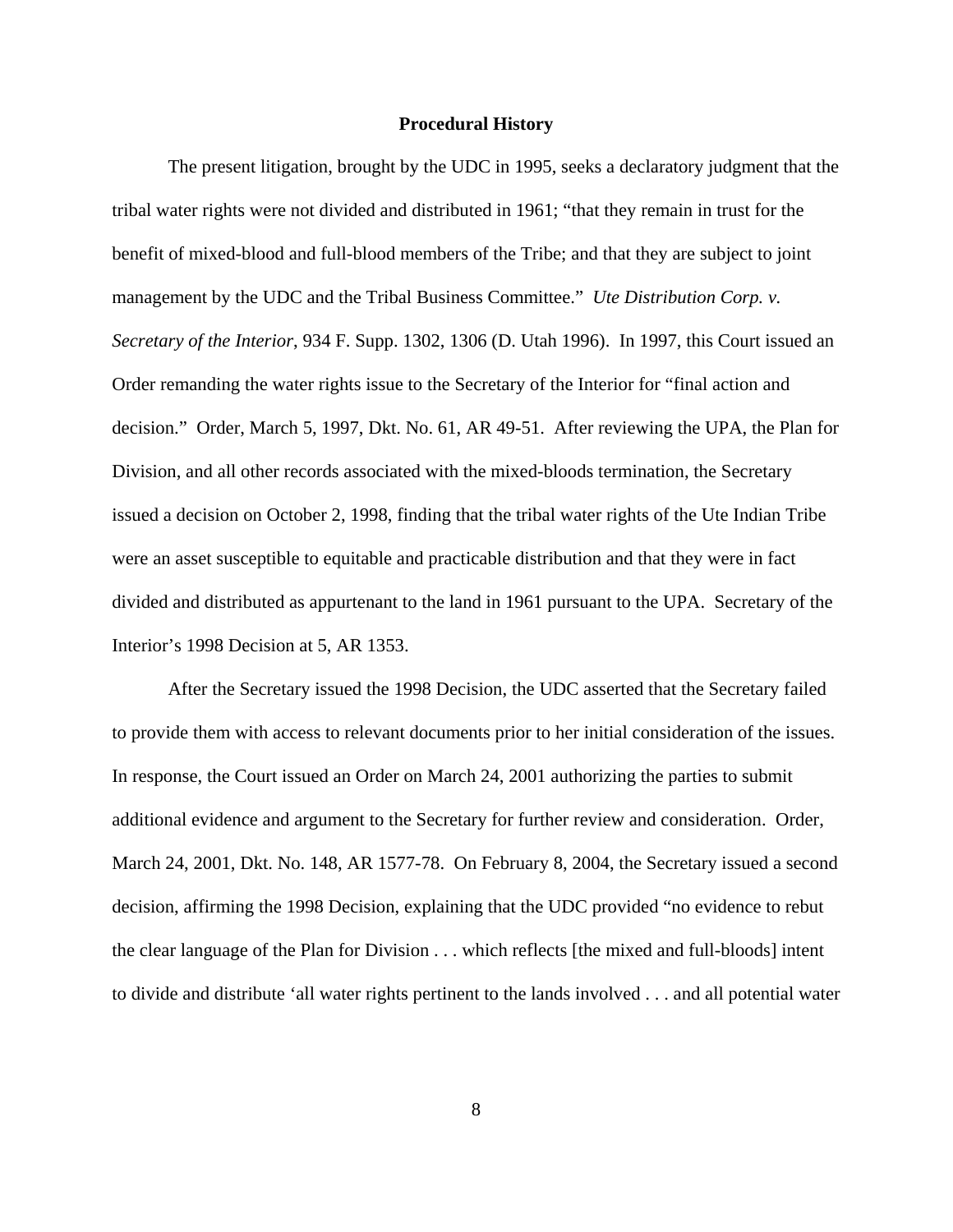rights that may subsequently attach to the lands divided . . . ." Secretary of the Interior's 2004 Decision at 4, AR 1311-26 (quotting the Plan for Division, Section X.F., AR 135).

Following the 2004 Decision, the UDC filed a Second Amended Complaint, Dkt. No. 177, which the Tribe and the Secretary moved to dismiss, Dkt. No. 184. On April 19, 2006, the Court issued an Order denying Defendants' motion to dismiss and holding that the Court would address the UDC's first claim for relief in its Second Amended Complaint by reviewing the Secretary's Decisions pursuant to the judicial review procedures of the Administrative Procedures Act ("APA"), 5 U.S.C. §§ 701, *et seq*. Order, April 19, 2006, Dkt. No. 211. Claims Two through Six, however, including the UDC's claim for declaratory judgment, were stayed pending resolution of the administrative appeal. Accordingly, the only claim presently before the Court is the administrative appeal of the Secretary's decision.

#### **Analysis**

The issue before the Court, which the Secretary of the Interior has already examined, is "whether [the] tribal water rights in question were or were not an asset susceptible to equitable and practicable distribution, and, if susceptible, whether the water rights were divided and distributed as between the full-blood and mixed-blood groups . . . ." Order, March 24, 2001, Dkt. No. 148. The UDC contends that not only were the water rights not divided and distributed in 1961, but they could not be. By definition, the UDC argues, tribal reserved water rights are not an asset susceptible to practicable and equitable distribution and, therefore, could not be divided under the UPA. 25 U.S.C. § 677i. Furthermore, the UPA only authorized the Secretary to approve the agreed upon division of assets between the mixed-blood and full-blood groups, it did not give the Secretary the authority to adjudicate which assets were susceptible to division,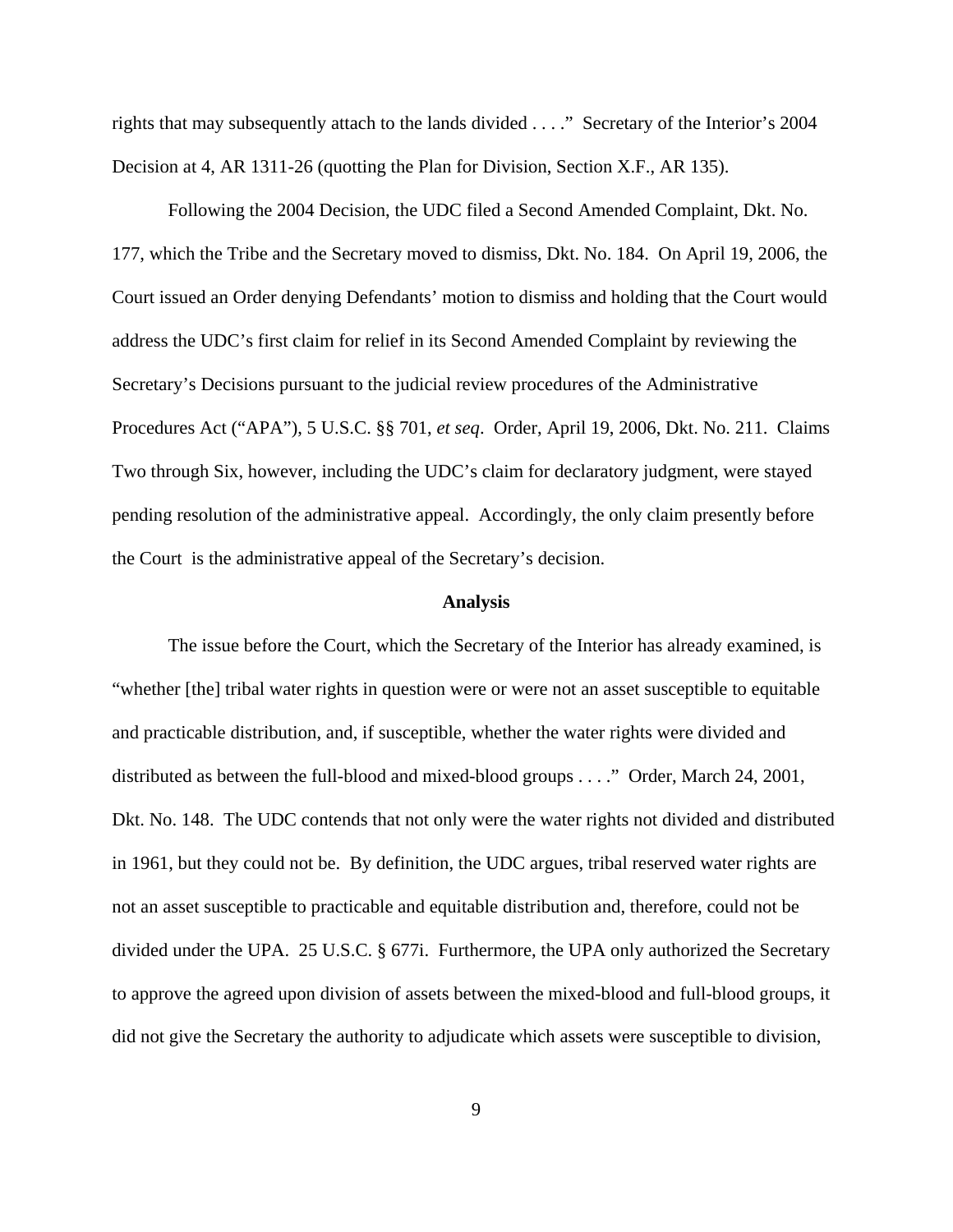nor did it give the Secretary the authority to interpret the Plan for Division and determine which assets were actually divided. Therefore, the UDC argues that the Secretary's determination that the water rights were divided in 1961 exceeds the Secretary's administrative authority and is null and void.

The Defendants respond that the plain language of the UPA, the Plan for Division, the Plan for Distribution, and the conduct of the parties all demonstrate that the tribal water rights were divided in 1961. The Secretary's 1998 and 2004 decisions further support this conclusion and are squarely within the authority provided to the Secretary by the UPA. Not only did the UPA make the validity of the Plan for Division subject to the Secretary's approval, it also gave the Secretary the authority to divide tribal assets where agreement could not be reached. *Id*. Implicit in this, Defendants argue, is the ability to determine which assets were subject to division and which assets were divided.

The Defendants also contend that while the Secretary had the authority to determine what happened in 1961, this Court is without jurisdiction to review that determination. Section 2401(a) of Title 28 requires that every civil action against the United States must be brought "within six years after the right of action first accrues." Because this statute of limitations has been found to be jurisdictional, Defendants argue that this Court lacks jurisdiction to review what occurred in 1961 and, therefore, the case must be dismissed.

#### **I. Implementation of the UPA: 1956 - 1961**

The Act of Congress anticipated that water rights would be divided among the mixedbloods and full-bloods and, therefore, were an asset "susceptible to equitable and practicable distribution." 25 U.S.C. § 677i. In section 13 of the UPA, Congress directed the mixed-bloods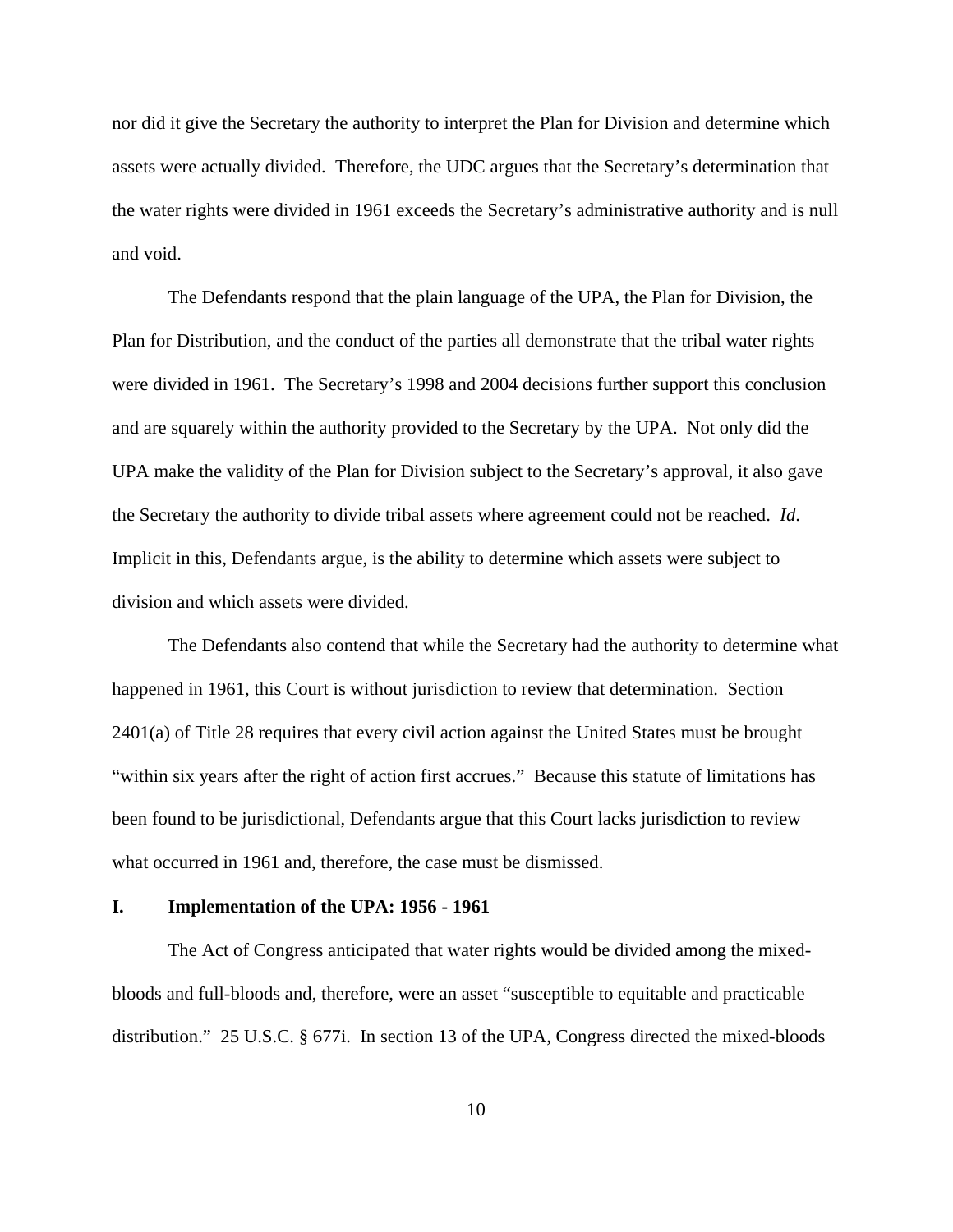to prepare a Plan for Distribution of the divided tribal assets, specifically including "the handling of water and water rights." *Id*. § 677l.

In implementing the UPA, the parties followed this directive from Congress and did in fact divide the tribal water rights. The Plan for Division, which was drafted jointly by both parties, specifically referenced the inclusion of water or water rights in the evaluation and division of tribal assets. Section X.F. of the Plan for Division, entitled "Water Rights," provided:

All water and water rights pertinent to the lands involved or generally used in connection therewith whether represented by shares of stock in a corporation or otherwise and all potential water rights that may subsequently attach to the lands to be divided shall be considered in arriving at the fair value of the lands divided and shall be considered as running with the land.

AR 135. A clearer statement of intent to divide the reserved water rights with the lands to be divided can hardly be imagined. The parties' agreement unquestionably demonstrates their awareness and understanding that: a) the water rights could be divided; b) there were "potential water rights," not yet quantified, that might someday attach to the lands then being divided; and c) that it was fair and equitable to divide the water rights, including potential water rights, with the lands described.<sup>4</sup>

The Plan for Distribution, which was prepared exclusively by the mixed-bloods, further provided for the handling of water rights. It specifically stated:

<sup>&</sup>lt;sup>4</sup>Moreover, the Summary of the Division of Assets, which sets out parcel by parcel lands that were to be transferred or purchased by both the mixed-bloods and full-bloods, demonstrates that water rights were considered as appurtenant to the lands being divided. It identifies the value of each parcel, showing that those parcels where a water right attached were considerably more valuable than those with no such right. Summary of Division of Assets, AR 362-409.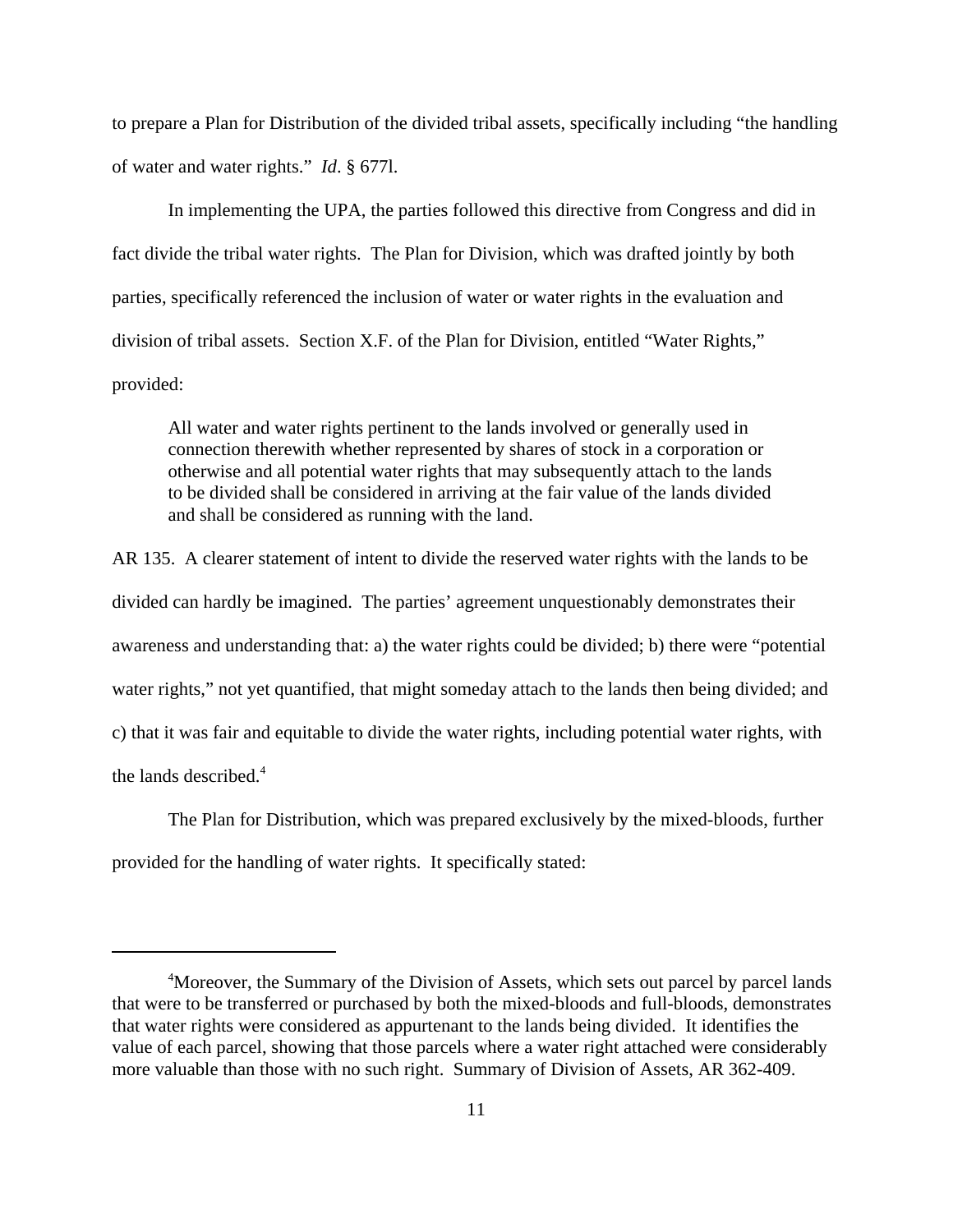If the property distributed to the mixed blood group requires the organization of irrigation companies in order to provide for an equitable or advantageous distribution of water, such companies shall be organized prior to the transfer of water rights and the land to be irrigated.

Plan for Distribution, Section VIII, AR 161. Thus, in 1956 the mixed-bloods understood that the division of assets included the distribution of water rights, and that these water rights were to be distributed with the land, including some land that was yet to be irrigated.

In approving the division of tribal assets in 1958 and later effectuating it through termination in 1961, the Secretary did everything the Act required of him. But because there were no disputes regarding the division of assets, no decision was ever explicitly made by the Secretary regarding the susceptibility of water rights to equitable distribution. It is on this basis that the UDC has brought the present action seeking a declaratory judgment. The UDC argues that with no affirmative declaration by the Secretary in 1961 that tribal water rights were an asset susceptible to division and were in fact divided, it is entitled to know if the tribal reserved water rights were actually divided in 1961.

#### **II. The Secretary's 1998 and 2004 Decisions**

As previously explained, in 1997 the Court remanded the water rights issue to the Secretary of the Interior for final agency action and decision. Order, March 5, 1997, Dkt. No. 61, AR 49-51. After reviewing the record and receiving input from the parties, the Secretary ultimately determined that the tribal water rights of the Ute Indian Tribe were an asset susceptible to equitable and practicable distribution and that they were in fact divided and distributed as appurtenant to the land in 1961. 2004 Decision, AR 1311-26.

The Court, on April 19, 2006, determined that it would review the Secretary's decision pursuant to appellate review procedures of the Administrative Procedures Act ("APA"). 5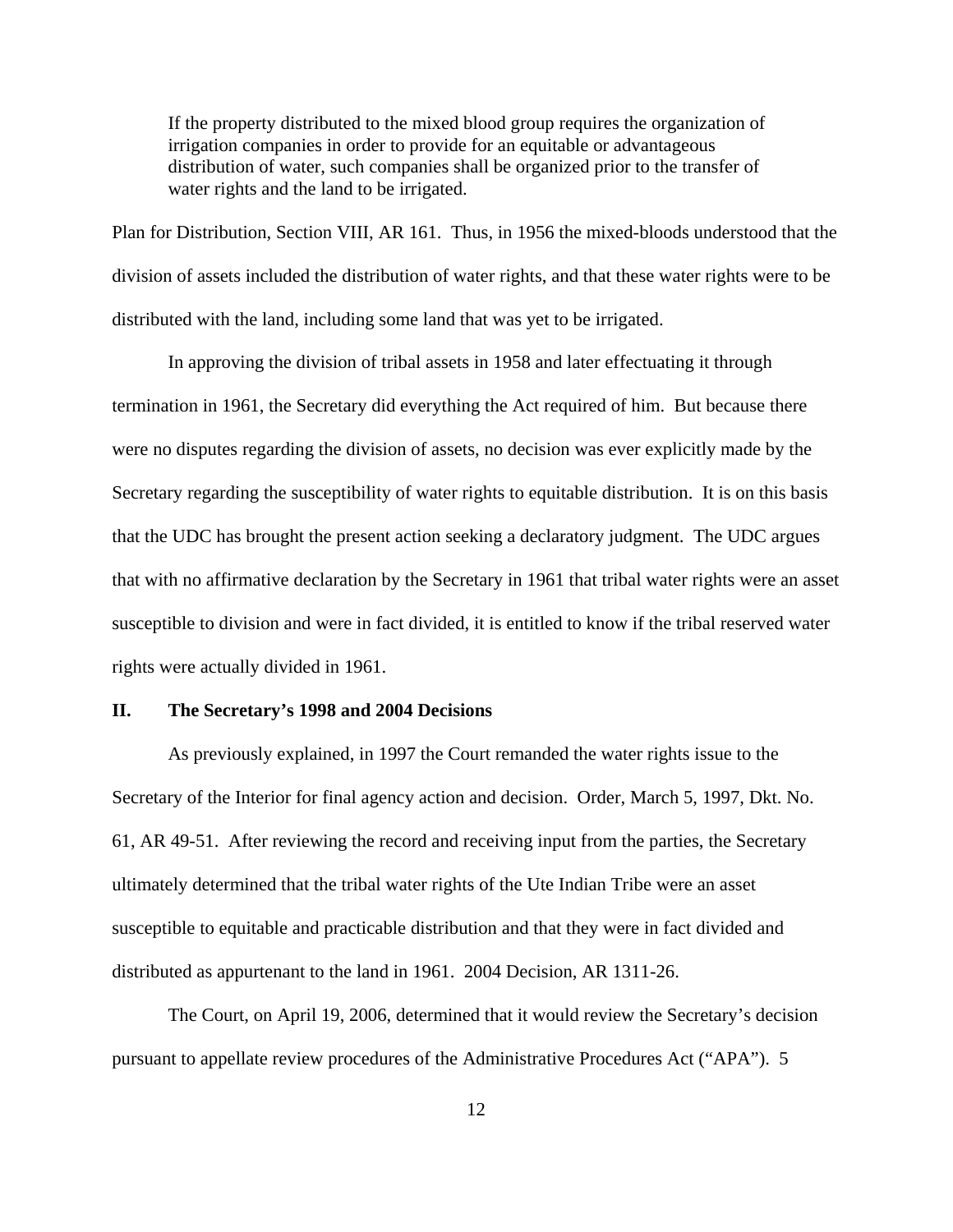U.S.C. § 706(2)(A)-(D). Order, April 19, 2006, Dkt. No. 211. The APA provides the courts with jurisdiction to review final agency action. 5 U.S.C. § 704. Section 706 of the APA explains that this judicial review is deferential, with courts setting aside final agency action only when it is found to be "arbitrary, capricious, an abuse of discretion, or otherwise not in accordance with law." *Id*. at § 706(2)(A). Section 706 further provides, however, that agency action must be set aside when that action exceeds the agency's statutory authority. *Id*. at §  $706(2)(C)$ .

The UDC now contends that none of the provisions of the UPA authorize the Secretary to decide on the basis of the historical record what happened fifty years ago. The Secretary's 1998 and 2004 decisions are plainly adjudications of what happened in the past, not initial determinations of present agency action within the scope of the Secretary's statutory authority. Accordingly, the UDC argues that the Secretary's action is a nullity. Rather than review the Secretary's decisions under the standards of appellate review, the UDC argues that the Court should review this issue de novo following appropriate presentation of the evidence.

But the UPA expressly provides that the Secretary had the authority to make any division of assets which might have become necessary if the two groups could not agree. *Id*. at 677i. Similarly, § 677aa provides that when an agreement is required by the two groups that cannot be reached, "the Secretary is authorized to proceed in any manner deemed by him to be in the best interests of both groups." *Id*. at § 677aa. These provisions make clear that the Secretary has more authority under the UPA than just that necessary to approve the division of assets agreed upon between the full-bloods and mixed-bloods. Finally, if the Secretary had the authority to resolve disputes in 1961, undoubtedly he has the authority to do so now.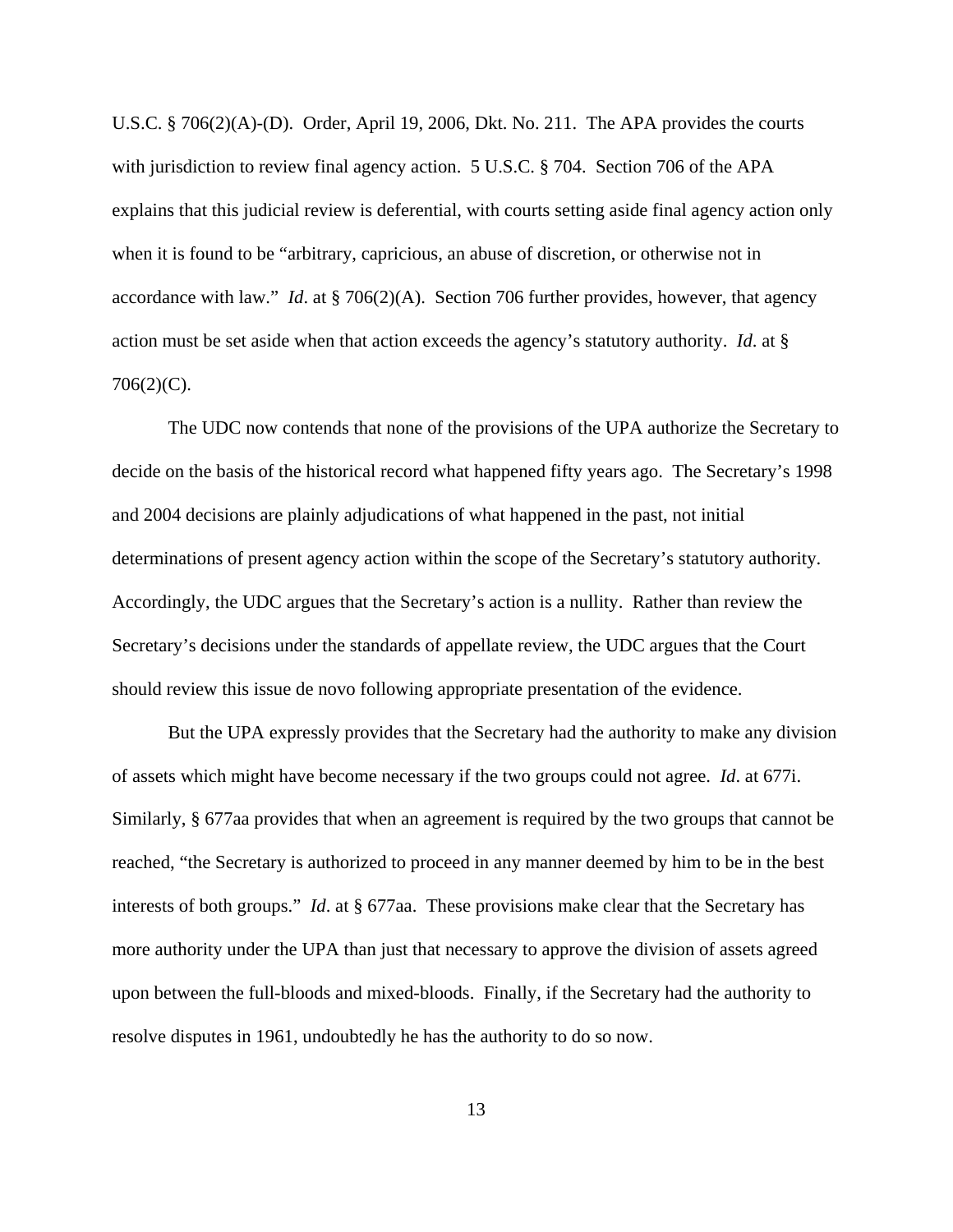The Court finds that to the extent the Secretary did not specifically address the water rights issue in 1961,<sup>5</sup> the Court's 1997 remand to the Secretary to determine which assets were susceptible to equitable distribution and to determine which assets were actually divided was proper and was within the statutory authority of the UPA. The Court's review of that decision, therefore, should be deferential, applying an "arbitrary and capricious" standard. 5 U.S.C. § 706(2)(A). But under either standard of review, whether it be de novo or arbitrary and capricious, the Court reaches the same conclusion. Therefore, the Court will address the issue under both standards.

### **A. De Novo Review**

A complete review of the administrative record, giving no deference to the recent decisions of the Secretary, demonstrates that the tribal reserved water rights of the Ute Indian Tribe were both an asset susceptible to equitable distribution and were in fact divided in 1961.

#### **1. Susceptibility of Water Rights to Equitable Distribution in 1961**

The UDC argues that in 1961 the tribal water rights were of an unknown quantity and thus by definition could not have been susceptible to equitable distribution. *See* 25 U.S.C. § 677i. In 1961, it was generally understood that when Indian tribes reserved a portion of their lands by treaty they impliedly reserved a water right sufficient for the reservation. *Winters v. United States*, 207 U.S. 564, 577 (1908). These reserved water rights – which are often referred

<sup>&</sup>lt;sup>5</sup>At a hearing in 1996 before Judge Winder, the Secretary's attorney explained that the United States' position was that the issue "has never been presented to the United States in a way that the resources and expertise of the Secretary in particular in Indian matters and specifically within the administration of this act has been brought to bear" and that "it's our position essentially that the Secretary has not made a final determination." (Tr. of December 17, 1996 Hrg., pp. 6-8).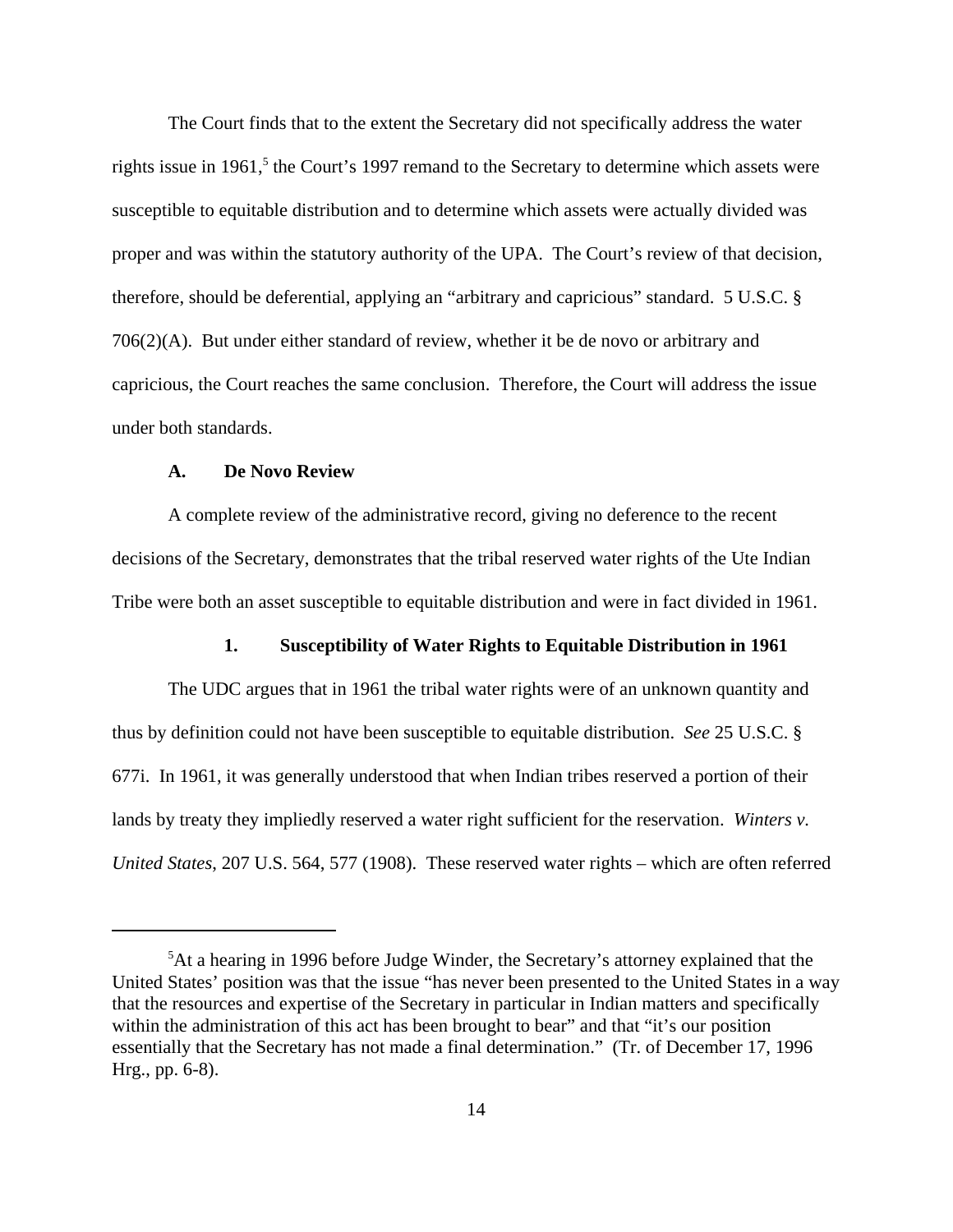to as *Winters* water rights – had no fixed quantity, no fixed place of use, and no risk of forfeiture for non-use. They simply reserved for Indians enough water to sustain the Reservation.

It was not until 1963 – long after the division of the Ute Range Lands – in the case of *Arizona v. California*, 373 U.S. 546 (1963), that the United States Supreme Court defined the scope and extent of Indian reserved water rights. In *Arizona v. California*, the Supreme Court was forced to determine the water rights belonging to Indian tribes along the Colorado River. Competing water users contended that the Indian reserved water rights should be limited only to amounts likely to be needed by the sparse Indian populations. The Supreme Court, however, ruled that the tribes were entitled to enough water to irrigate all the practicably irrigable acreage ("PIA") on the reservation, thereby finally annunciating a means to quantify *Winters* water rights. *Id*. at 600-01.

The UDC contends, that given the uncertainty surrounding the legal standards to be applied in determining the extent of Indian reserved water rights in 1961, the Tribal water rights could not have been an asset susceptible to equitable distribution as required by the UPA. Equitable division requires some level of certainty so that assets can be quantified and valued.

But by 1956, when the mixed-bloods and full-bloods agreed to divide the Tribe's water asset, the nature and scope of *Winters* reserved water rights "was well recognized." *United* States v. Adair, 723 F.2d 1394, 1412 n.21.<sup>6</sup> For example, as early as 1928, the federal district

<sup>6</sup> *Conrad Investment Co. v. United States*, 161 F. 829, 831-32 (9th Cir. 1908) (finding an Indian reserved water right "to the extent reasonably necessary for the purposes of irrigation and stock raising, and domestic and other useful purposes"); *Skeem v. United States*, 273 F.93, 95 (9th Cir. 1921) (explaining that the reserved water right pertained not only to those lands currently cultivated by the Indians, but also to those lands that would be cultivated in the future); *United States ex rel. Ray v. Hibner*, 27 F.2d 909 (D. Idaho 1928); *Anderson v. Spear-Morgan Livestock Co.*, 79 P.2d 667, 669 (Mont. 1938) ("This [water] right is appurtenant to the land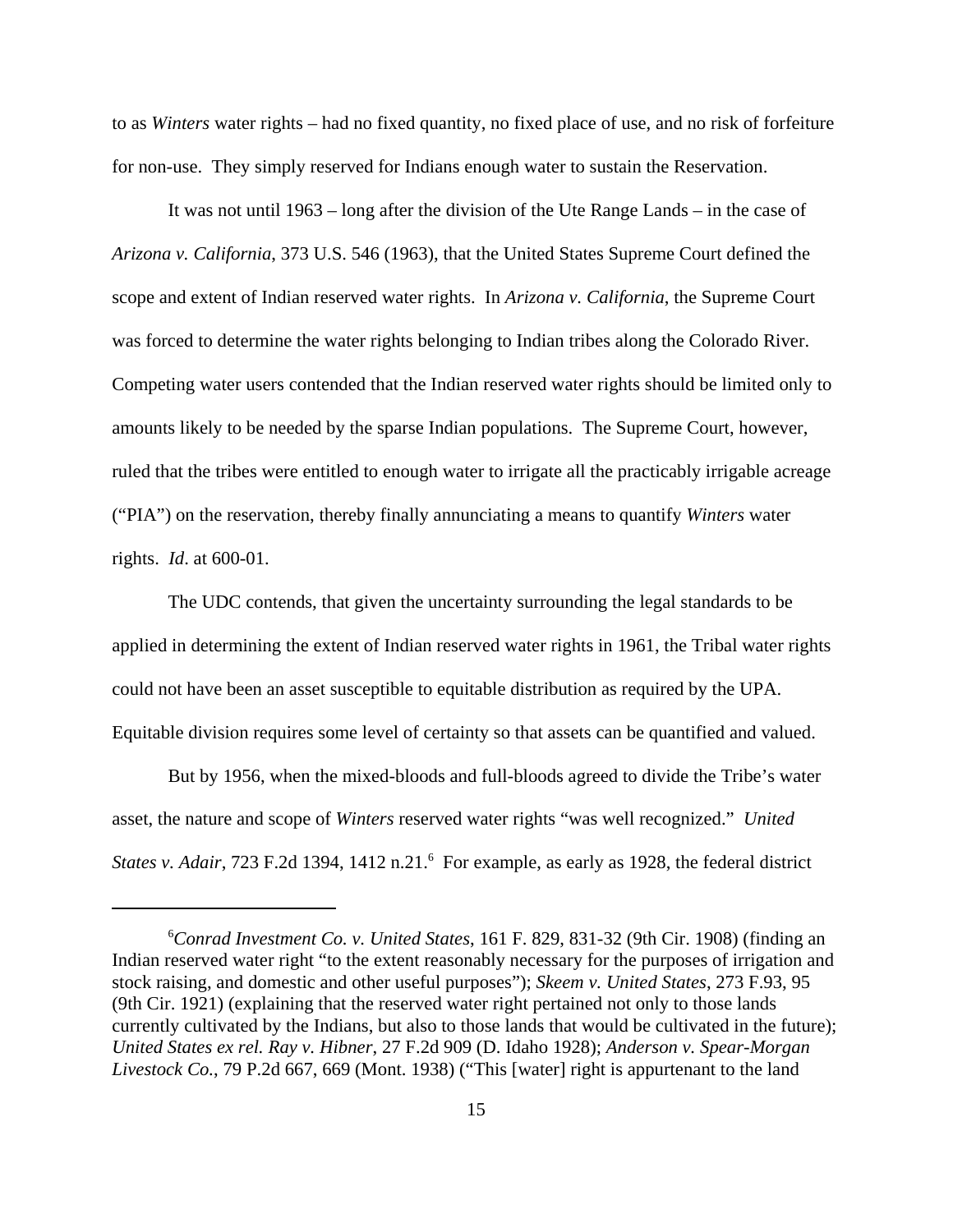court in *United States v. Hibner* held that under *Winters*, Indian reserved water rights consisted of as much water as was required "for the irrigation of that portion of their lands which the evidence discloses is susceptible to irrigation" (i.e. PIA). *United States ex rel. Ray v. Hibner*, 27 F.2d 909, 911 (D. Idaho 1928). *Hibner* further held that purchasers of Indian land acquired "the same character of water right with equal priority as of those of the Indians," except that their water right, unlike the Indians, was subject to forfeiture for non-use. *Id*. at 912.

This position was upheld in 1939 by the United States Supreme Court in *United States v. Powers*, 305 U.S. 527 (1939). In addressing a similar issue, the Court held "that when allotments of [Indian] land were duly made for exclusive use and thereafter conveyed in fee, the right to use some portion of tribal waters essential for cultivation passed to the owners." *Id*. at 532.Additionally, *Arizona v. California* was filed in 1952, and the United States intervened in 1953 arguing on behalf of the five Indian tribes that reserved water rights should be measured by PIA.

Thus, by 1956 when the full-bloods and mixed-bloods began their division of tribal assets under the UPA, there was an established body of case law supporting the principle that reserved water rights under *Winters*, ran with and were viewed as appurtenant to the irrigable reservation lands and that said reserved water rights were susceptible to be divided with such reservation lands, even though not measured or quantified as to amount. Although the Supreme Court did not confirm the PIA standard until 1963 in *Arizona v. California*, lower courts had consistently

upon which it is to be used by the allottee. . . . [A] conveyance of the land, in the absence of contrary intention, would operate to convey the right to use the water as an appurtenance."); *Lewis v. Hanson*, 227 P.2d 70, 72 (Mont. 1951) ("Upon conveyance of the land by an Indian, the water right passes to the grantee as an appurtenance unless a contrary intention appears.").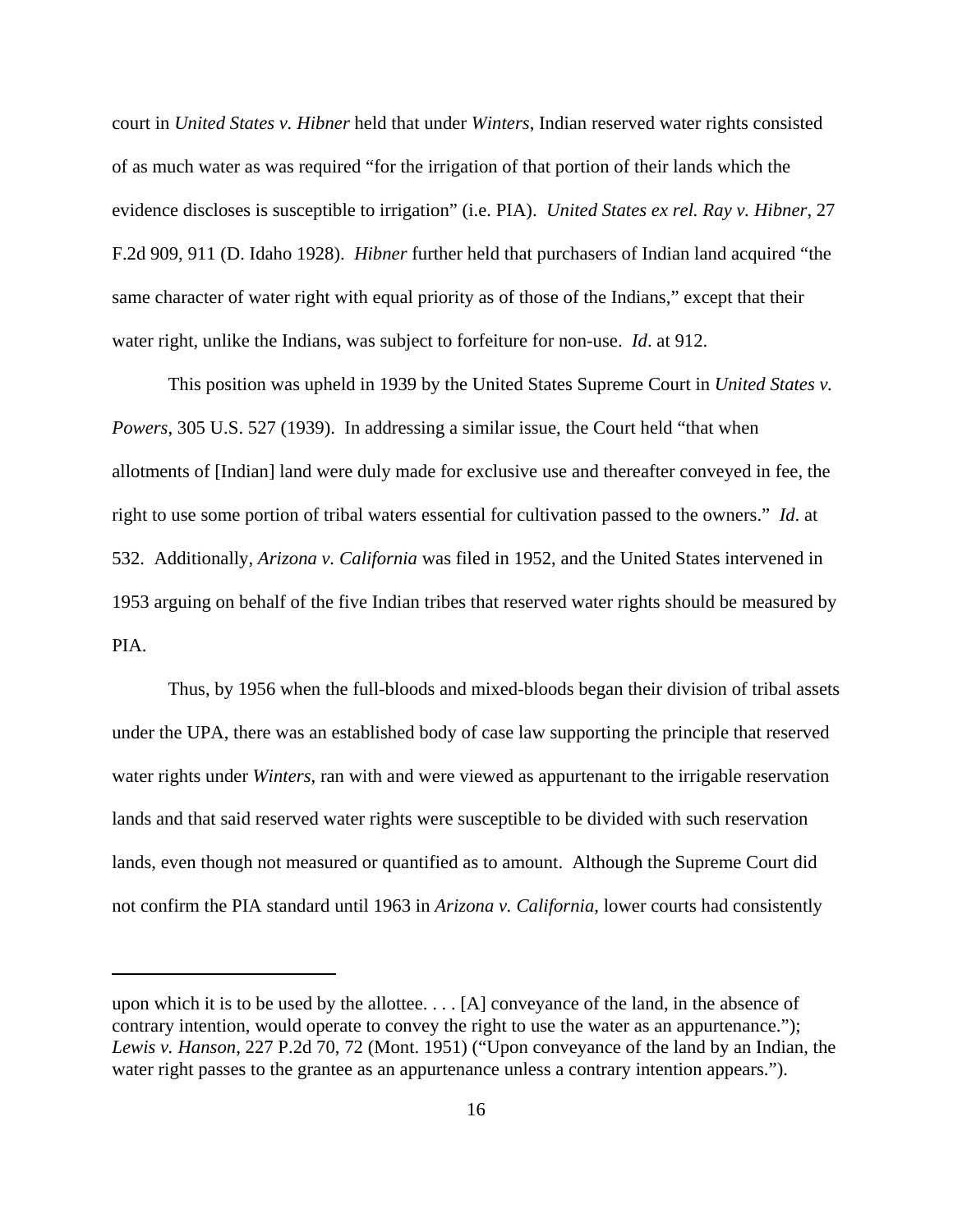been recognizing *Winters* rights based on agricultural purposes and their relationship to irrigable lands for years.

The language of the UPA, the Plan for Division, and the Plan for Distribution all anticipated that water rights would be included in the division of tribal assets. The idea that reserved Winter rights could be equitably divided as appurtenant to land in 1961 was adequately supported by the case law as it existed at the time of partition. Therefore, upon a de novo review of the record, the Court finds that the tribal water rights were an asset susceptible to equitable and practicable distribution in 1961.

### **2. Division and Distribution of Water Rights in 1961**

As detailed above, the plain language of the UPA and its implementing documents demonstrate that both Congress and the parties envisioned that the Tribe's water rights would be part of the assets divided under the UPA. A review of the parties' conduct during and after termination provides even further support for this position.

When the range lands were distributed under the UPA to the Range Corporations for the benefit of the mixed-bloods, the agreements explicitly stated that the lands were being conveyed "together with all the rights, privileges, immunities, and appurtenances, of whatsoever nature, thereunto belonging." AR 1261 and 1262. The only assets the agreements retained, to be held in joint management pursuant to the UPA, were "all minerals and mineral rights, including oil and gas." *Id*. Water rights were not mentioned.

The Decker Report, which was commissioned by both the full-bloods and the mixedbloods, further confirms that in 1961 the two groups understood that the tribal water rights ran with the land being divided. It identified PIA as the basis for quantifying the reserved tribal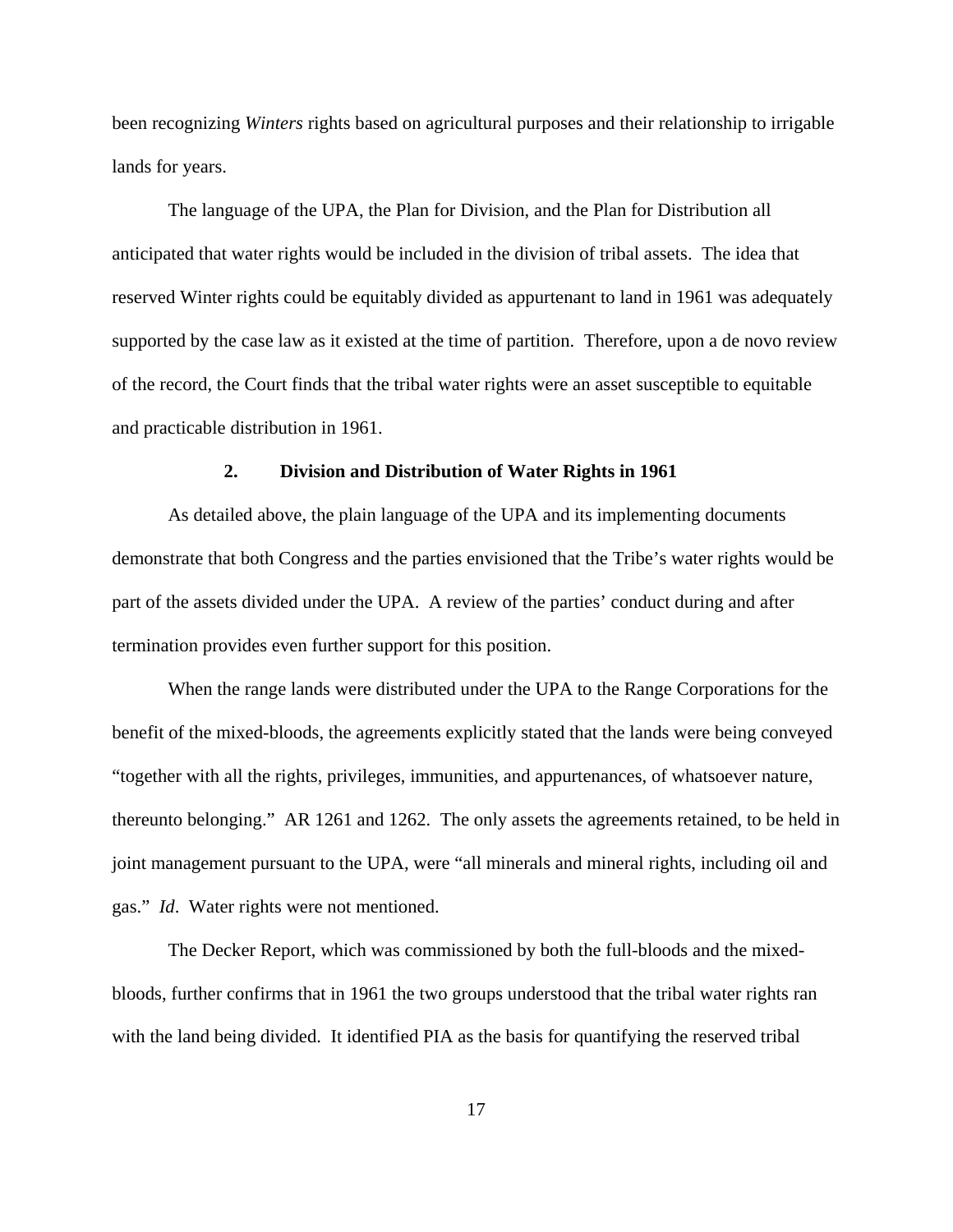water rights and was prepared to assist the parties in the irrigation of the divided lands. Decker Report (Dec. 12, 1960), AR 693-831.

In 1965, the full-bloods entered into an agreement with the United States whereby they agreed to defer the irrigation of 15,242 acres of their land. Deferral Agreement (September 20, 1965), AR 1067-1106. In essence, this meant that the full-bloods were temporarily relinquishing a portion of their tribal water rights. The mixed-bloods were neither a party to this agreement nor were they ever consulted. Then again in 1980 and 1990, the full-bloods negotiated a compact with the United States to specifically quantify the reserved water rights for their tribal land. Again, the mixed-bloods were not a party to these negotiations.

In 1971, during litigation between the two groups involving similar issues, *Affiliated Ute Citizens v. United States*, 215 Ct. Cl. 935 (Ct. Cl. 1977), the mixed-bloods and full-bloods entered into a stipulation as to what occurred in the implementation of the Plan for Division. In this stipulation, the parties agreed that section X of the Plan for Division covered "the division of land, timber and water rights." Stipulation Summarizing Implementation of Plan for Division of Assets at 4 (January 7, 1971), AR 348 - 57. Thus, the conduct of the parties both during termination and after is a clear indication that the parties did in fact divide and distribute the tribal reserved water rights with the land in 1961.

The UDC argues, however, that if the tribal water rights had been divided in 1961 as appurtenant to the range lands, then one would expect those water right claims to be substantially the same today. Instead, they are substantially different. For example in 1980, as part of an overall proposed settlement of water rights on the Reservation, the Tribe began negotiating with the United States for a 10,000 acre-foot municipal and industrial water right. Ute Indian Water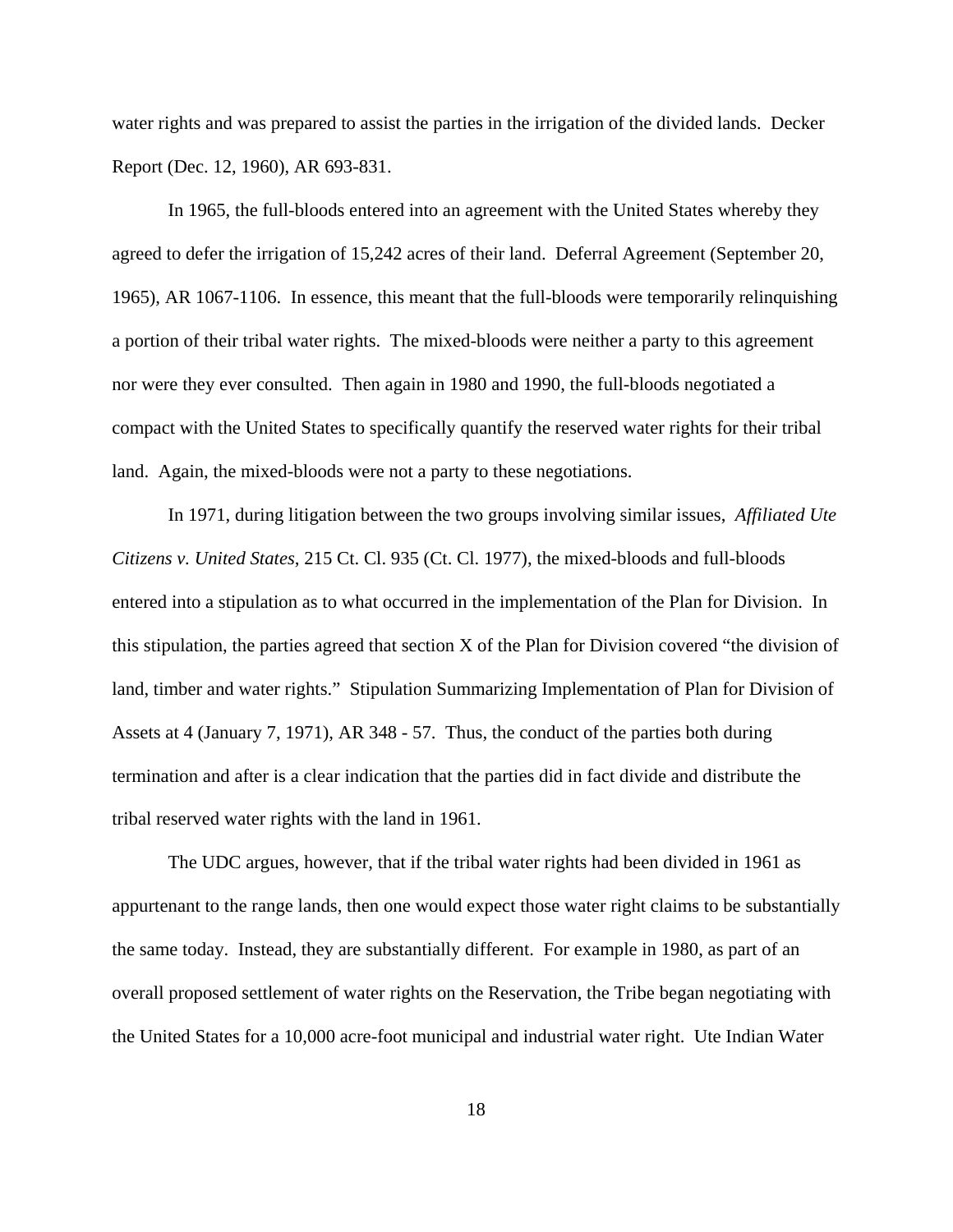Compact (1980), AR 892-970. This claim is not based upon irrigation and is not related to any particular land. Rather, it is in addition to the irrigation acreage and is designated to meet the municipal, commercial, and industrial needs of the Tribe and reservation residents. *See id*. *See* also Ute Indian Water Compact (1990), AR 973-1045.<sup>7</sup> The UDC argues, therefore, that because this water right was not considered at the time of division, it could not have been divided and thus remains in trust.

But this municipal and industrial water right was a water right that the two groups anticipated and provided for in the Plan for Division. It is a "potential water right that may subsequently attach to the lands [that were] divided." Plan for Division, AR 135. The parties determined in 1961 that all of the Tribe's water and water rights, including a subsequently negotiated for potential municipal and industrial water right, were divisible and would be divided in accordance with the  $UPA<sup>8</sup>$ .

The overwhelming evidence supports the conclusion that the tribal reserved water rights were an asset susceptible to equitable and practicable distribution and were distributed in 1961. The plain language of the UPA and the terms of the implementing documents demonstrate the parties' intent to so distribute the tribal water asset and the case law as it existed at the time of partition supports the idea that reserved water rights could be equitably divided. Furthermore,

<sup>&</sup>lt;sup>7</sup>As has been explained previously, neither the 1980 Compact nor the 1990 Compact has been fully approved. *See* supra note 3, at 7.

<sup>&</sup>lt;sup>8</sup>The UDC makes the same argument with regard to the range lands, specifically that the claims to reserved water rights on the range lands today only remotely resemble the claims postulated by Decker in his 1960 Report. But the parties agreed to divide "[a]ll water and water rights . . . and all potential water rights," clearly understanding that the source of the water rights for the range lands might change over time. Plan for Division, Section X.F., AR 135.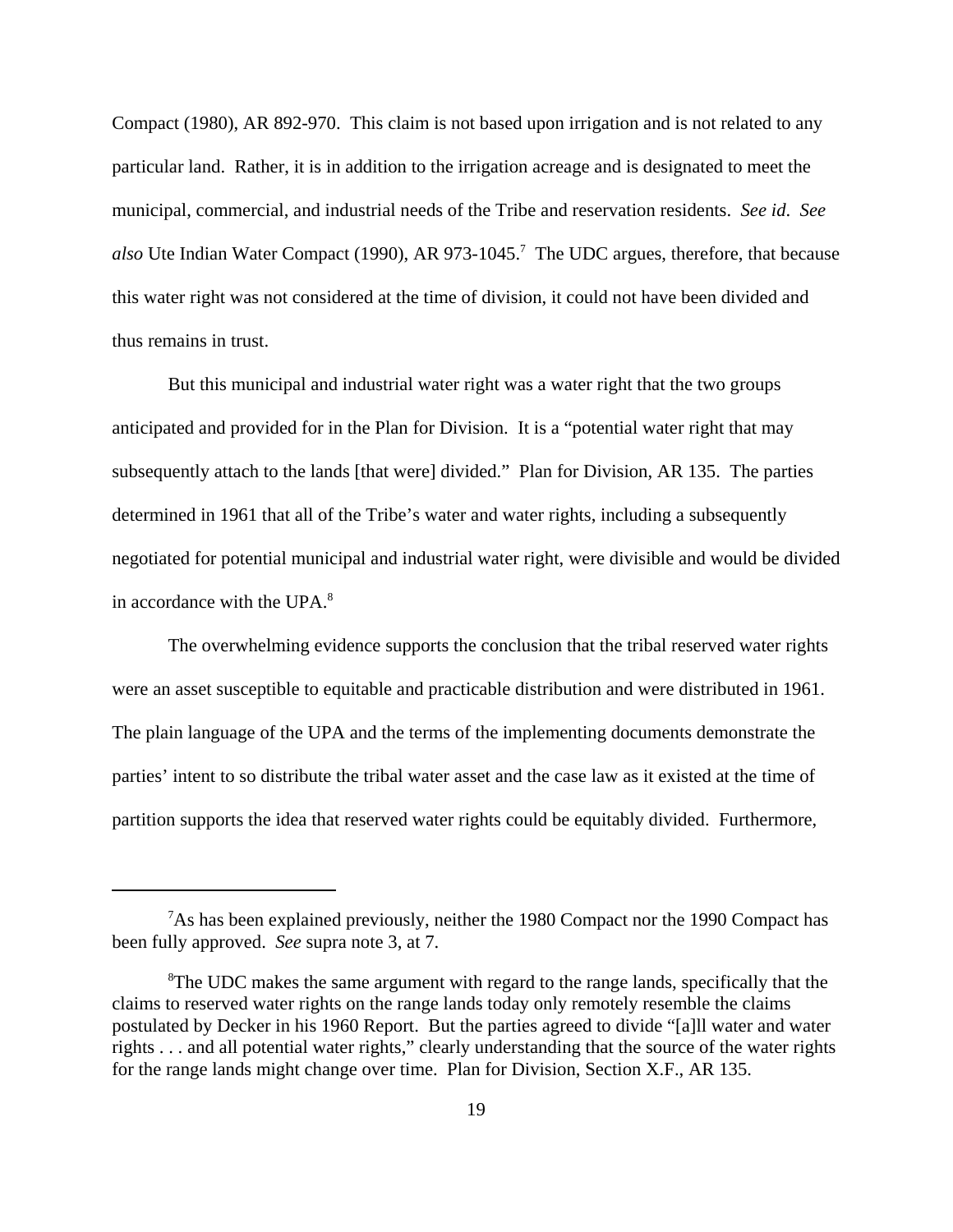since termination occurred in 1961, both groups have acted consistent with the understanding that the tribal water rights were divisible assets that ran with the land previously divided. Accordingly, after a complete review of the facts and the administrative record, giving no deference to the Secretary's recent decisions, the Court finds that the tribal reserved water rights were both an asset susceptible to equitable and practicable distribution in 1961 and were in fact divided.

### **B. Arbitrary and Capricious Review**

To be upheld under the arbitrary and capricious standard, agency decisions must demonstrate a "rational connection between the facts found and the decisions made." *Olenhouse*, 42 F.3d at 1574. The scope of this review is narrow – confined to "ascertaining whether the agency examined the relevant data and articulated a satisfactory explanation for its decision." *Colorado Wild, Heartwood v. United States Forest Service*, 435 F.3d 1204, 1213 (10th Cir. 2006). Having found that the tribal water rights were an asset susceptible to equitable distribution and were in fact divided under a de novo review, the Secretary's decision is easily upheld under this deferential standard. The Secretary referenced throughout his decisions the most relevant data pertaining to the UPA and its implementation and clearly articulated the reasons for his findings. The Secretary's Decision is supported by "substantial evidence" and, therefore, must be upheld. *Olenhouse*, 42 F.3d at 1576.<sup>9</sup>

<sup>&</sup>lt;sup>9</sup> Evidence is generally substantial under the APA if it is enough to justify, if the trial were to a jury, refusal to direct a verdict on a factual conclusion." *Colorado Wild, Heartwood v. United States Forest Service*, 435 F.3d 1204, 1213 (10th Cir. 2006) (quoting *Hoyl v. Babbitt*, 129 F.3d 1377, 1383 (10th Cir. 1997)).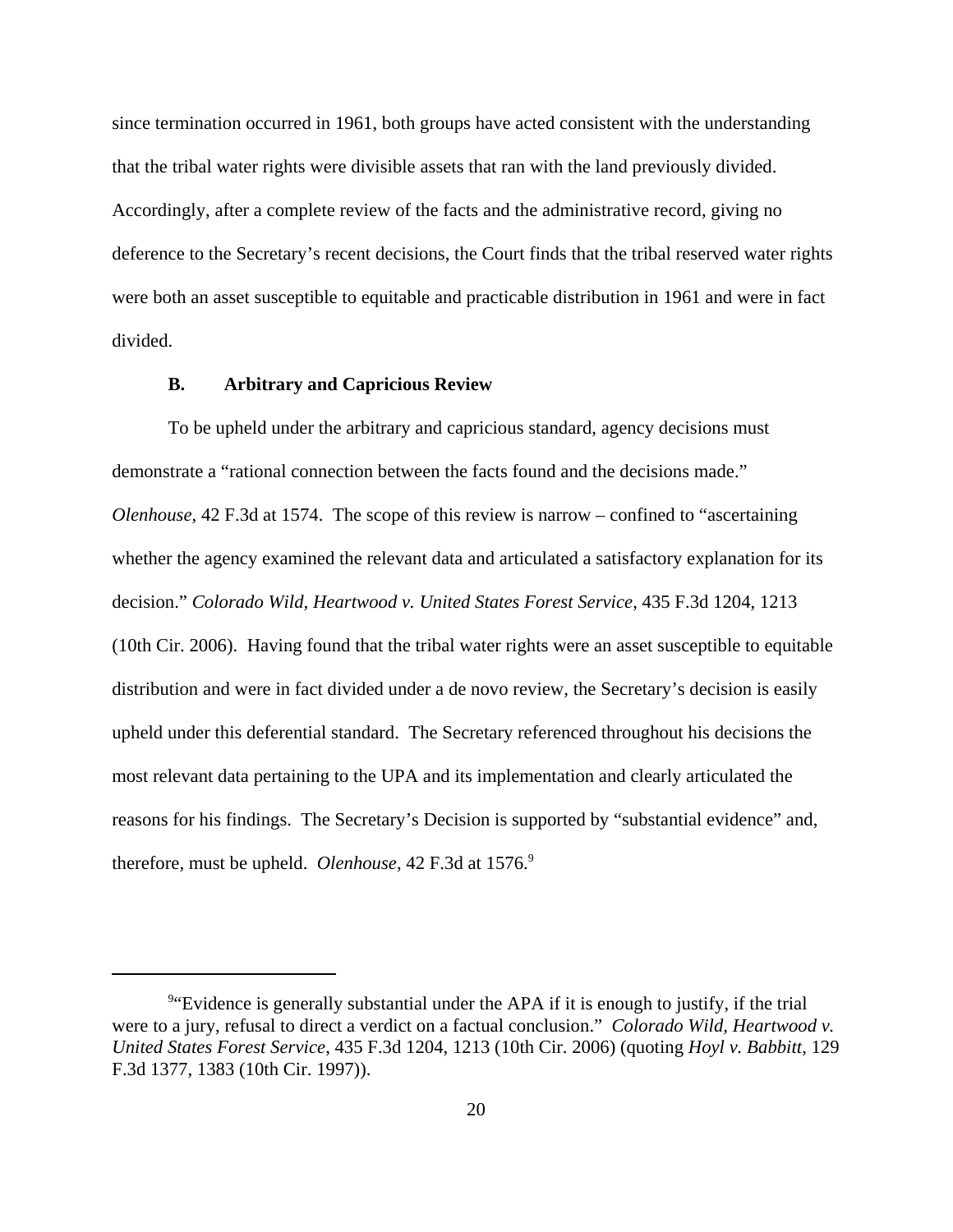#### **III. Jurisdiction**

Both parties agree that the Court has jurisdiction under the APA to review final agency action. 5 U.S.C. § 704. The Defendants contend, however, that for such jurisdiction to persist, the request for review must be timely raised. Section  $2401(a)$  of Title 28 provides that: "[E]very civil action commenced against the United States shall be barred unless the complaint is filed within six years after the right of action first accrues." Accordingly, because final agency action occurred in 1961, the Defendants argue that the statute of limitations has long since expired and this Court is barred from review. *See Block v. North Dakota*, 461 U.S. 273, 287 (1983) ("When waiver legislation contains a statute of limitations, the limitations provision constitutes a condition on the waiver of sovereign immunity."); *Felter v. Norton*, 412 F. Supp. 2d 118, 124 (D.D.C. 2006) (finding that § 2401(a) is a jurisdictional bar to claims for review of agency informal rulemaking).

The UDC responds that the present litigation is not challenging what was done in 1961. Rather, it seeks a declaration *describing* what was done – whether the water rights were divided in 1961, or whether they remain in joint management by the Tribe and the UDC. The UDC argues, therefore, that the Defendants' statute of limitations argument is circular. It depends on the proposition that the water rights claims at issue were distributed in 1961, which is the core issue in this case.

Although the Court finds the Defendants' argument that the parties' actions both during and after partition put the UDC on notice that the tribal reserved water rights were divided in 1961 compelling, the statute of limitations issue has previously been decided in this case. In 1996, Judge Winder held that: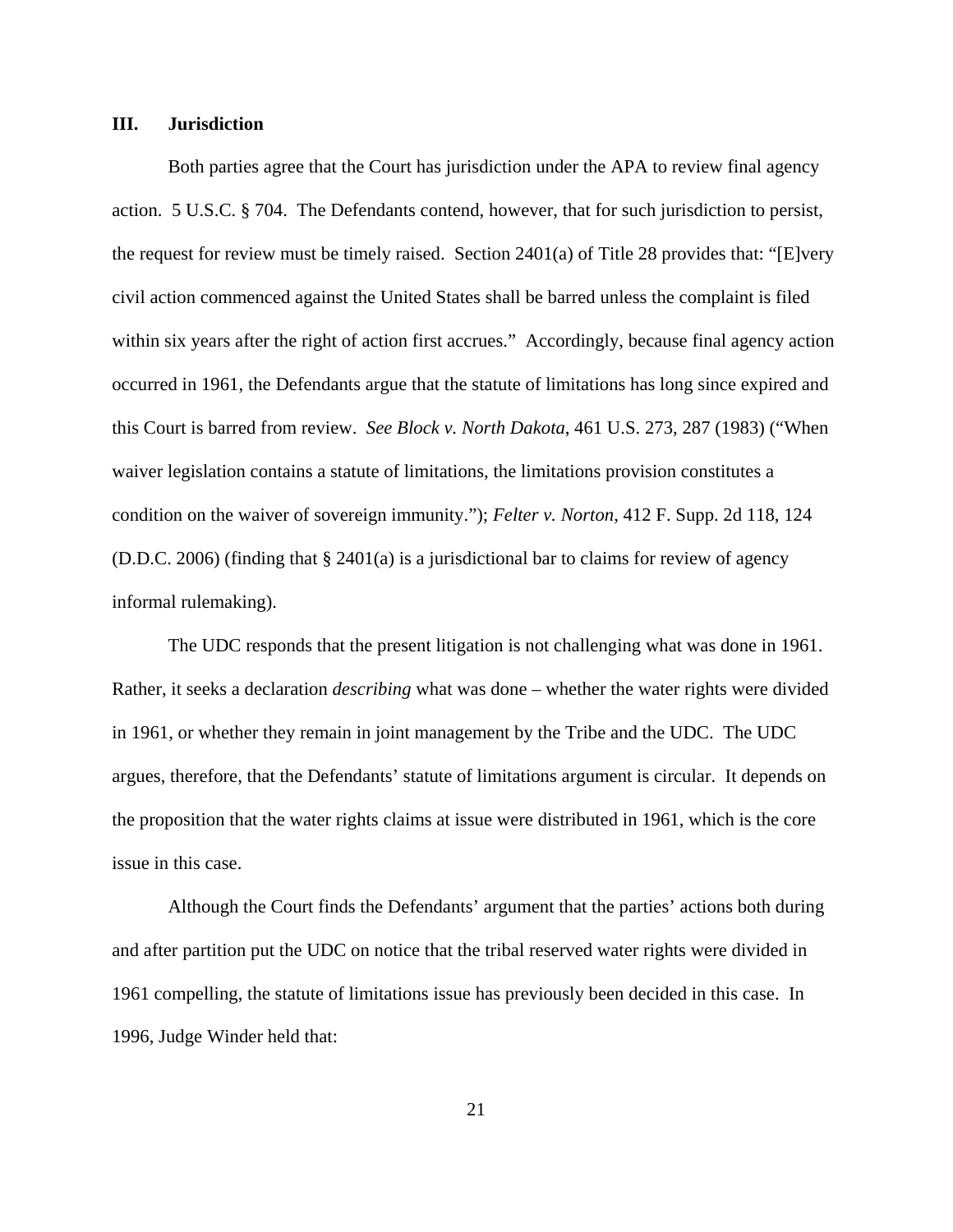[T]here is no single, discrete event associated withe UPA that has given rise to a cause of action and triggered any attendant limitations period foreclosing this action. . . . [I]f this court were to conclude that certain tribal water rights were not partitioned and are an indivisible asset, then the Ute Tribre and the Secretary of the Interior would each be found to have an ongoing duty to ensure the UDC was properly included at all times in the joint management of that asset. Thus any breach at any time of the continuing responsibility of the Secretary or the Tribe could trigger a cause of action; hence, a declaratory judgment defining a party's rights under the UPA may properly be sought at any time while the federally supervised joint management scheme is in effect.

Order, July 26, 1996, Dkt. No. 33; also published at 934 F. Supp. 1302 (D. Utah 1996) (reversed on other grounds). Accordingly, this is the law of the case – which the Court has upheld throughout the litigation – and the Court finds no reason to disturb it now. *See* Order, March 5, 1997, Dkt. No. 61 (remanding the water rights issue to the Secretary of the Interior "for final action and decision"); Order, March 24, 2001, Dkt. No. 148 (reiterating that review of the Secretary's final decision would "proceed under the provisions of the APA applicable to the review of final agency action"). Therefore, the Court finds that the statute of limitations imposed by 28 U.S.C. § 2401 is not a bar to this Court's jurisdiction to review the final agency action at issue.

### **Conclusion**

For the foregoing reasons, the Court finds that the tribal reserved water rights of the Ute Indian Tribe were both an asset susceptible to equitable and practicable distribution in 1961 and were in fact divided. Although the Court finds that the Secretary's recent decisions are within the statutory authority provided under the UPA and is thus entitled to deference, under either standard of review, whether it be de novo or arbitrary and capricious, the conclusion is the same. The Secretary's decision is AFFIRMED.